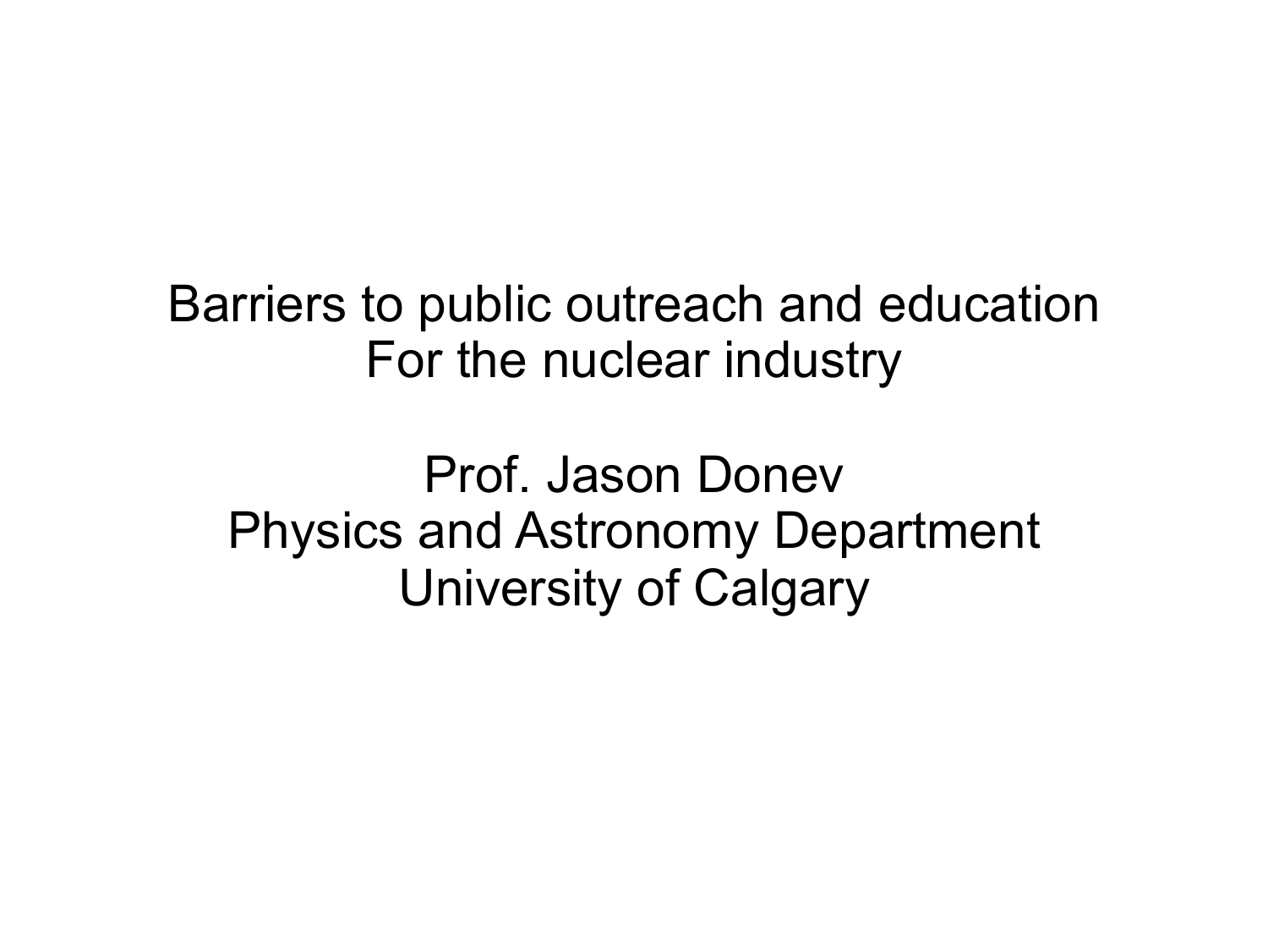## What I'll talk about

- The nuclear renaissance: why it might not come.
- Why what's being done isn't working.
- What we could do instead.
- Recommendations for the CNS and the nuclear industry.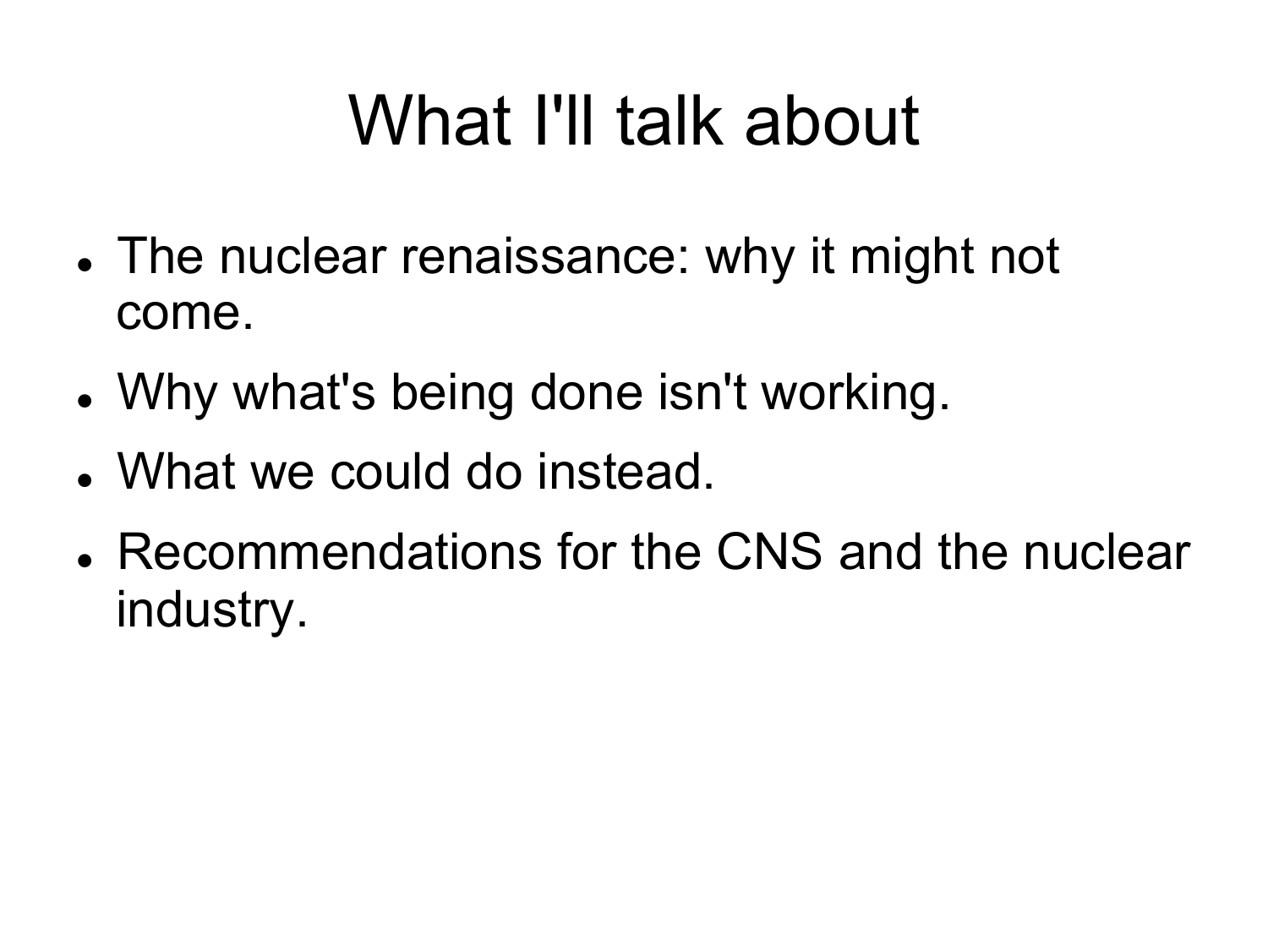#### Keep doing what you're doing, you'll keep getting what you've been getting.

- Until the nuclear industry changes how it handles public perception, public perception will never change.
- Without changing how the general public perceives nuclear power, nuclear power won't grow.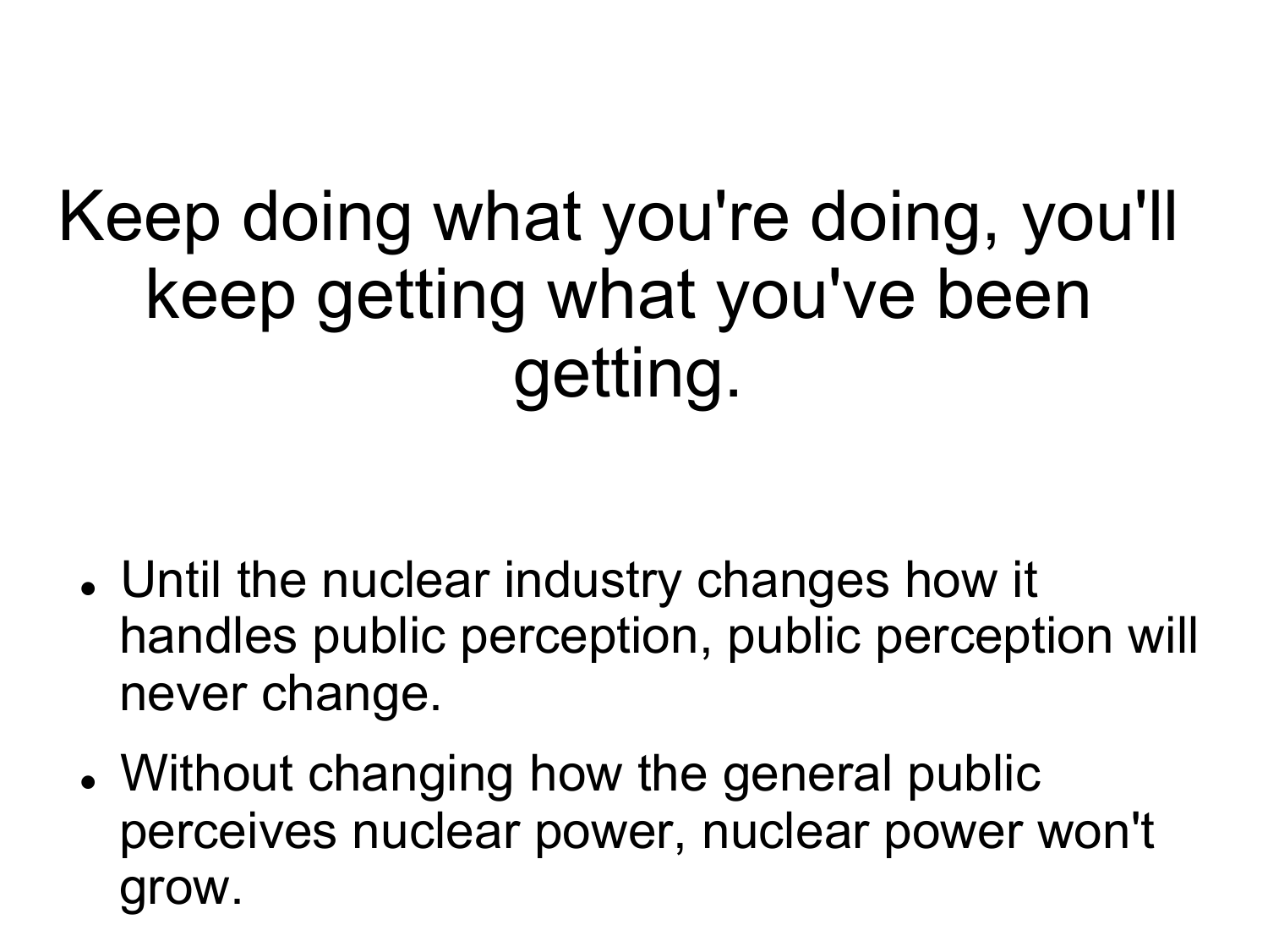# F. E. A. R.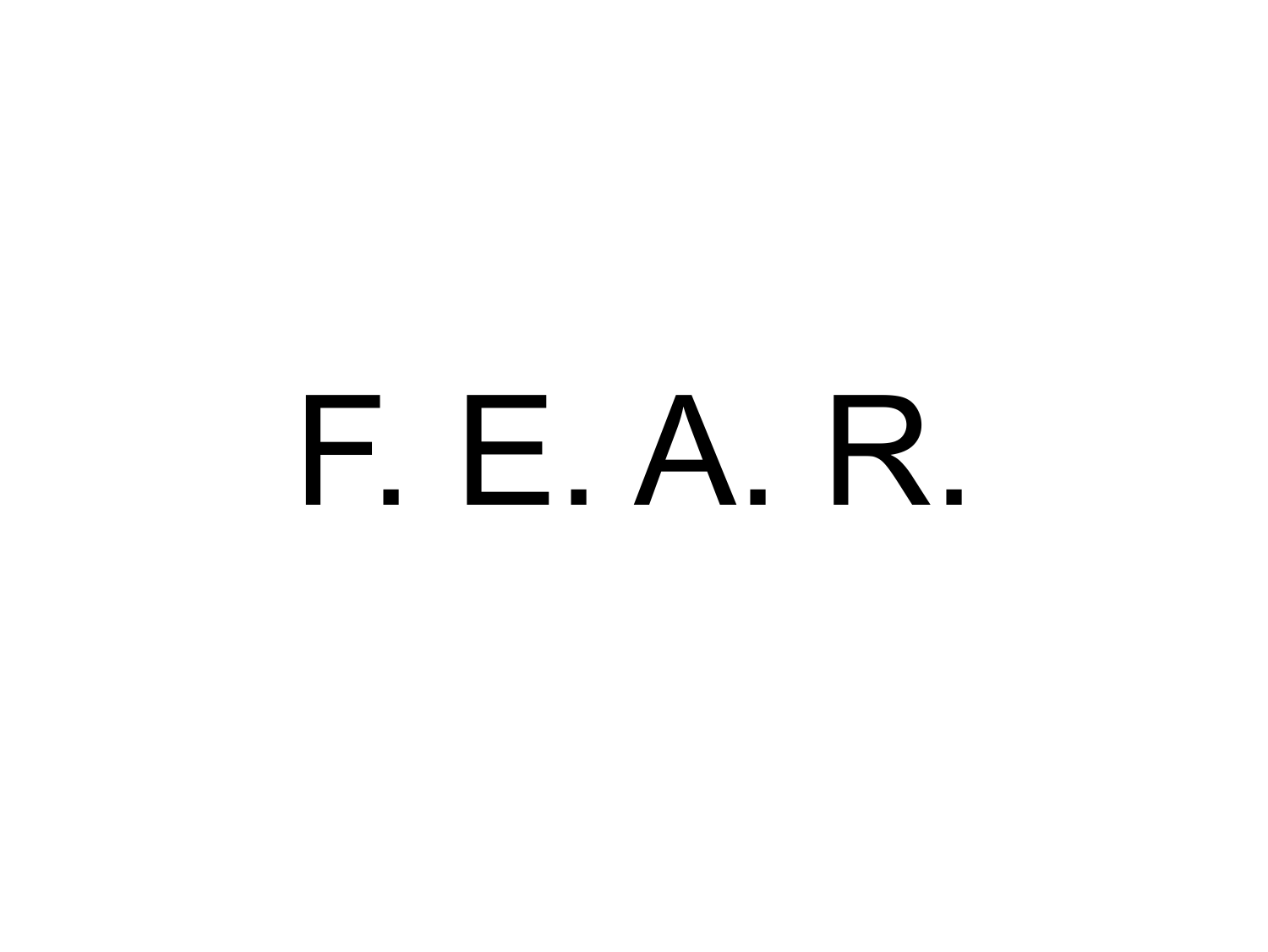## F. E. A. R.

- F: False
- E: Evidence
- A: Appearing
- R: Real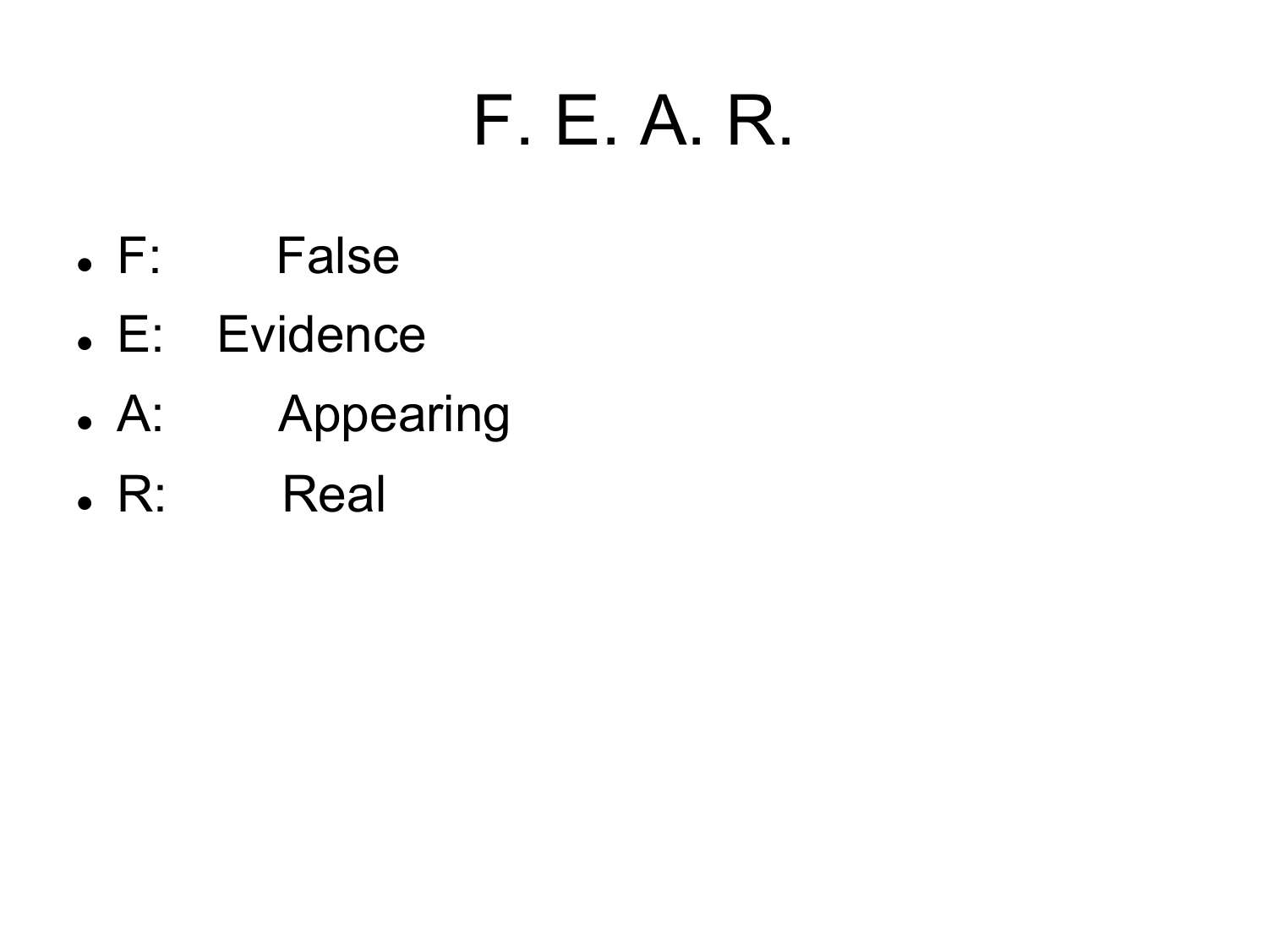# False Evidence Appearing Real?

- People (wrongly) believe:
	- Nuclear power plants are always on the verge of blowing up like a bomb, or they blow up in a barely controlled way.
	- Lots of people died in Three Mile Island.
	- Thousands of people died in Chernobyl.
	- Huge areas of farmland were permanently ruined.
	- There are dozens of other disasters that no one talks about that killed even more people.
	- There's no safe way to handle nuclear waste.
	- There's no good plan for dealing with nuclear waste.
	- The nuclear industry will say anything to make a buck.
	- And many more!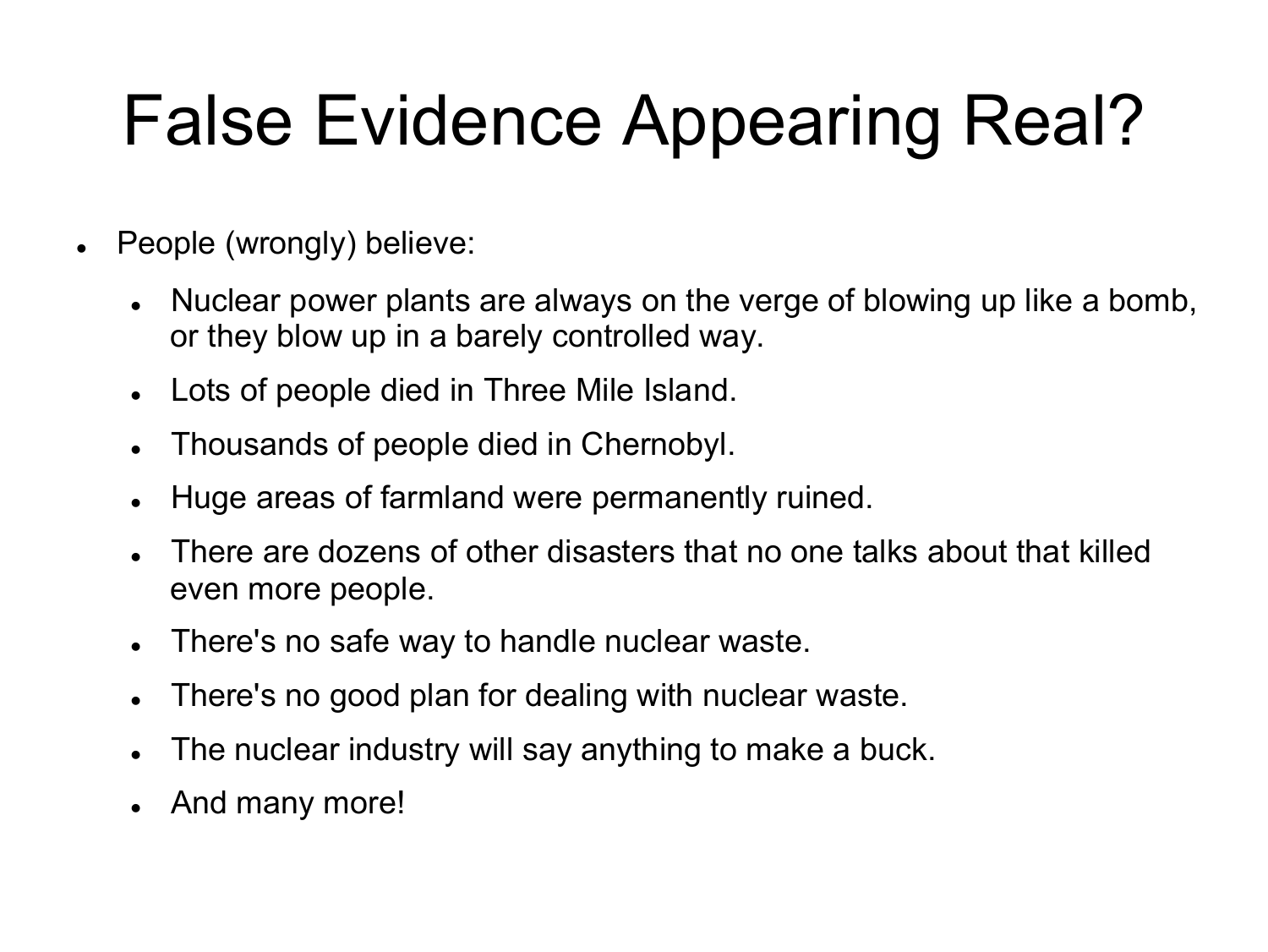#### F.E.A.R.

- People are uncomfortable with what they don't understand.
- The technology
	- Is complicated.
	- Involves scary things like radiation.
	- Has few vocal advocates outside of the industry.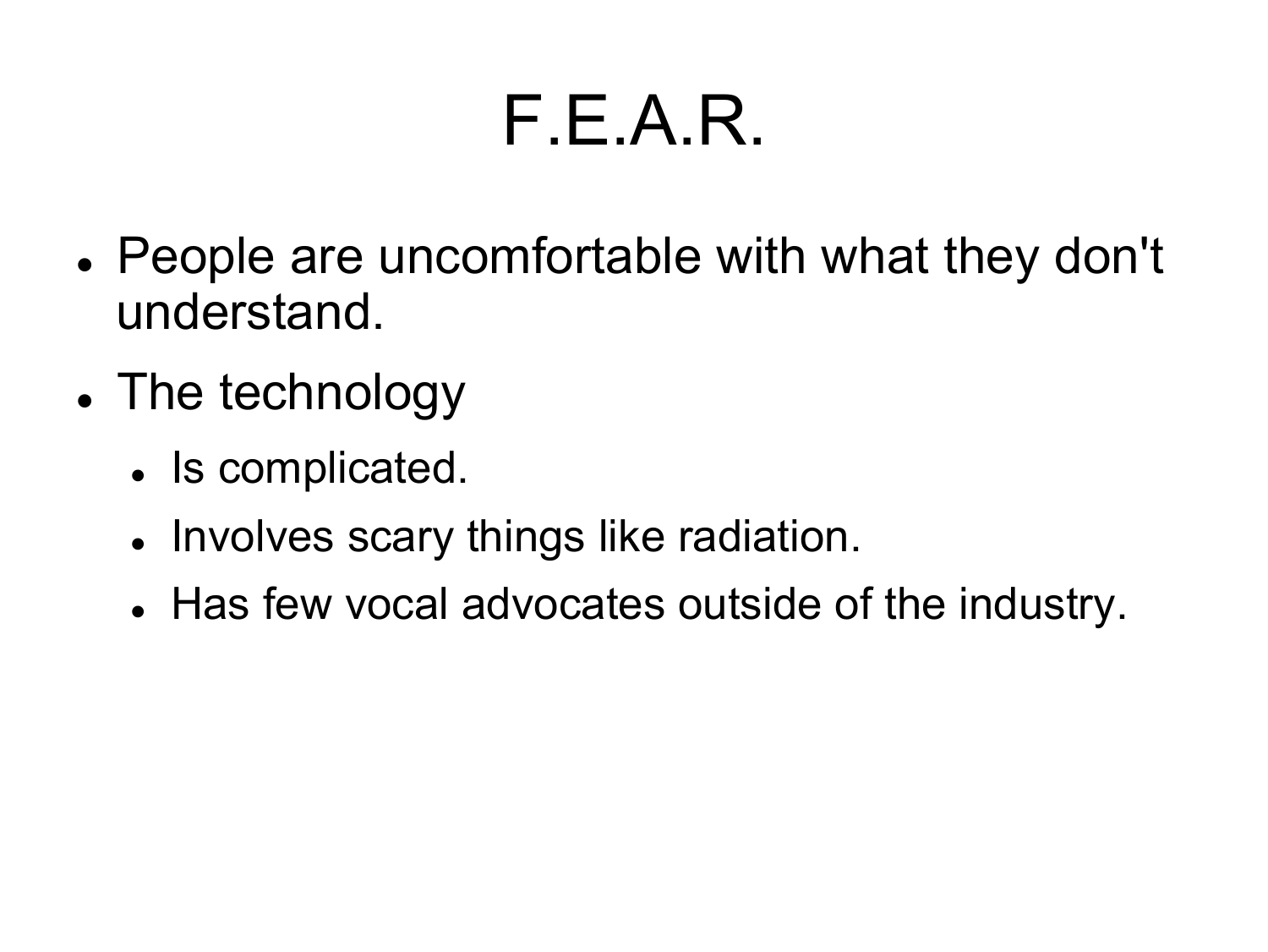## Their response?

- F: Forget
- E: Everything
- A: And
- R: Run!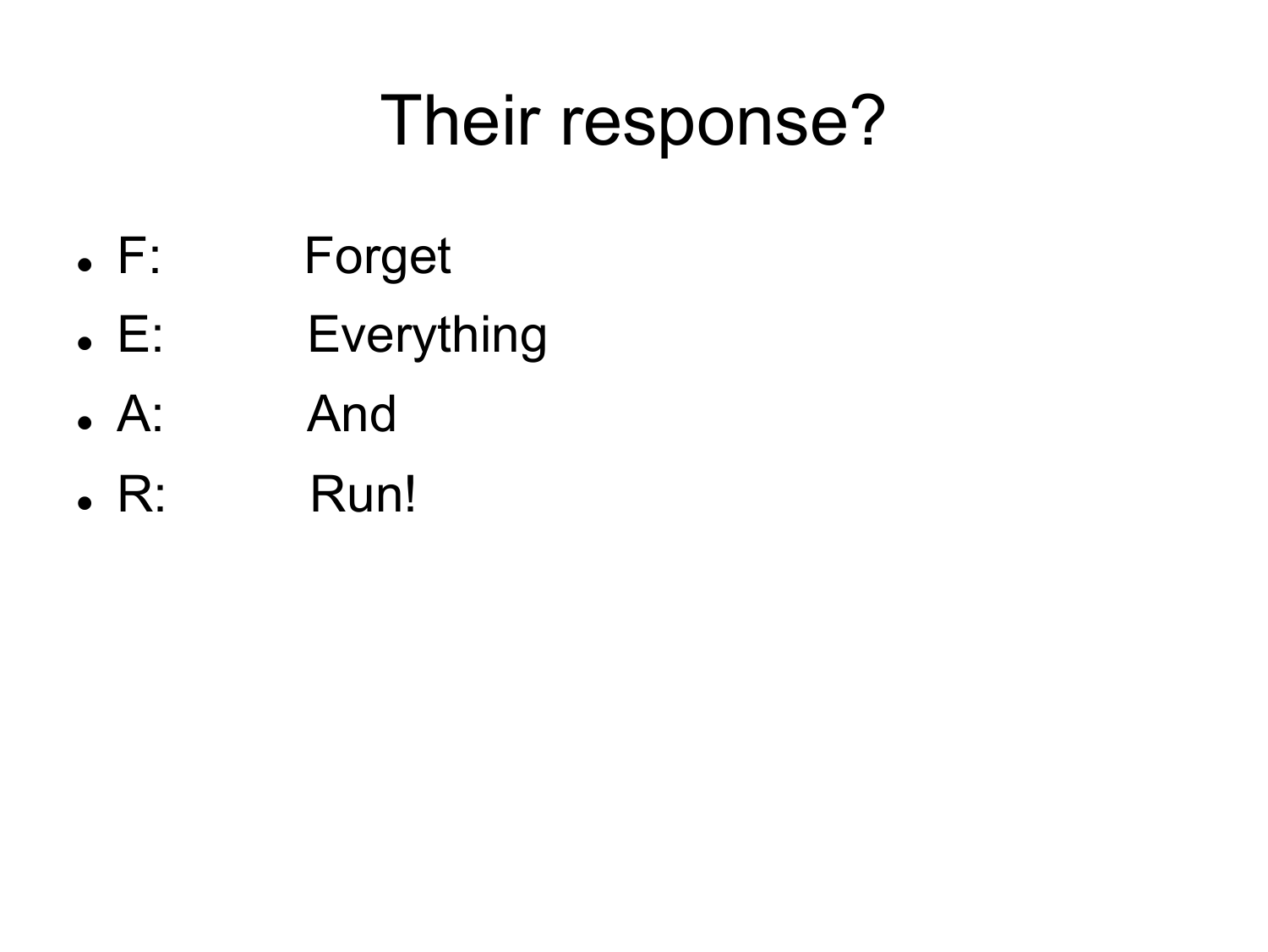## The way to beat this?

- F: Face
- E: Everyone
- A: And
- R: Respond!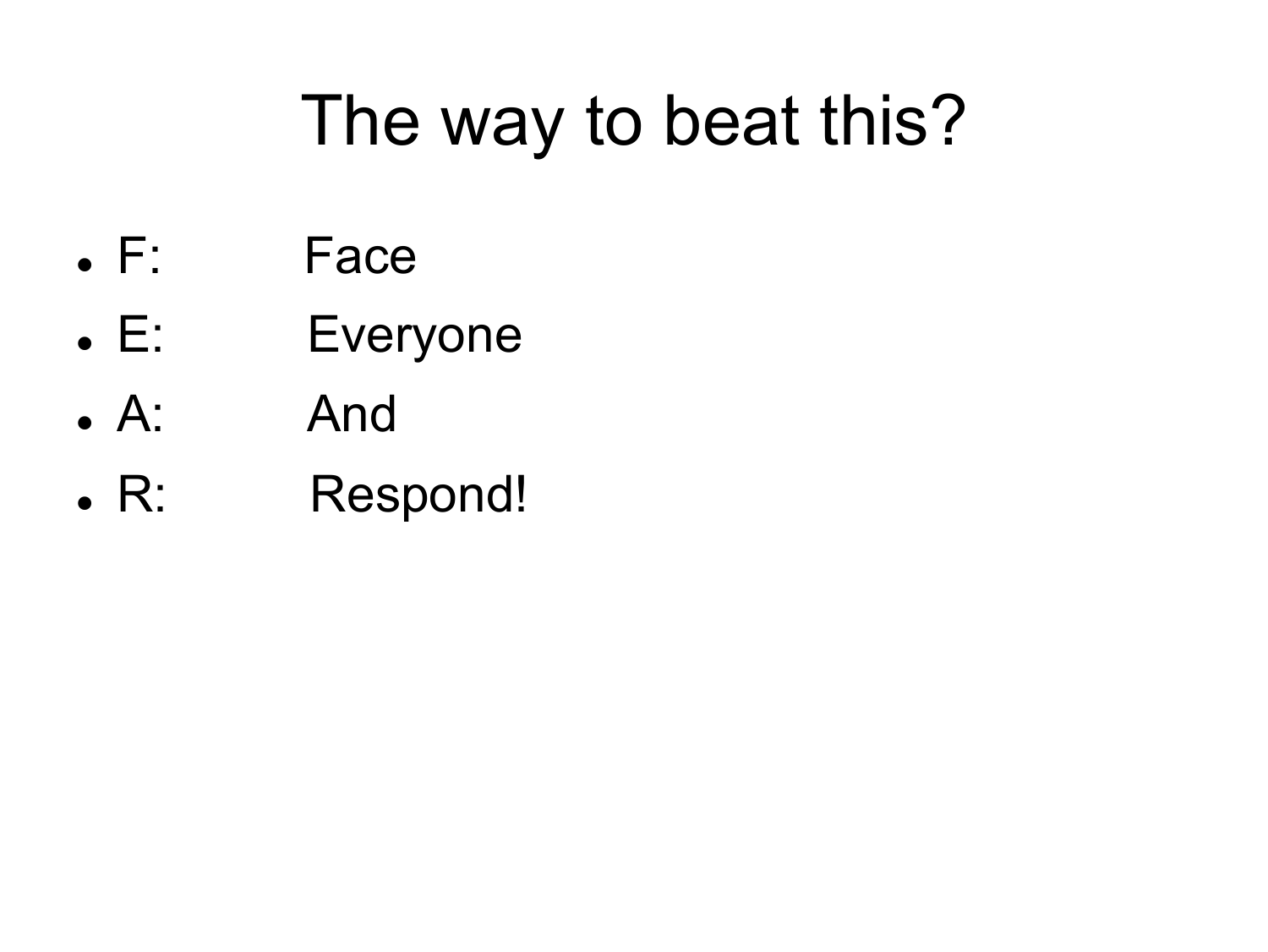# Burden of proof

- The responsibility belongs to the nuclear industry.
- Many people in the nuclear industry want people to take the initiative, and this isn't fair.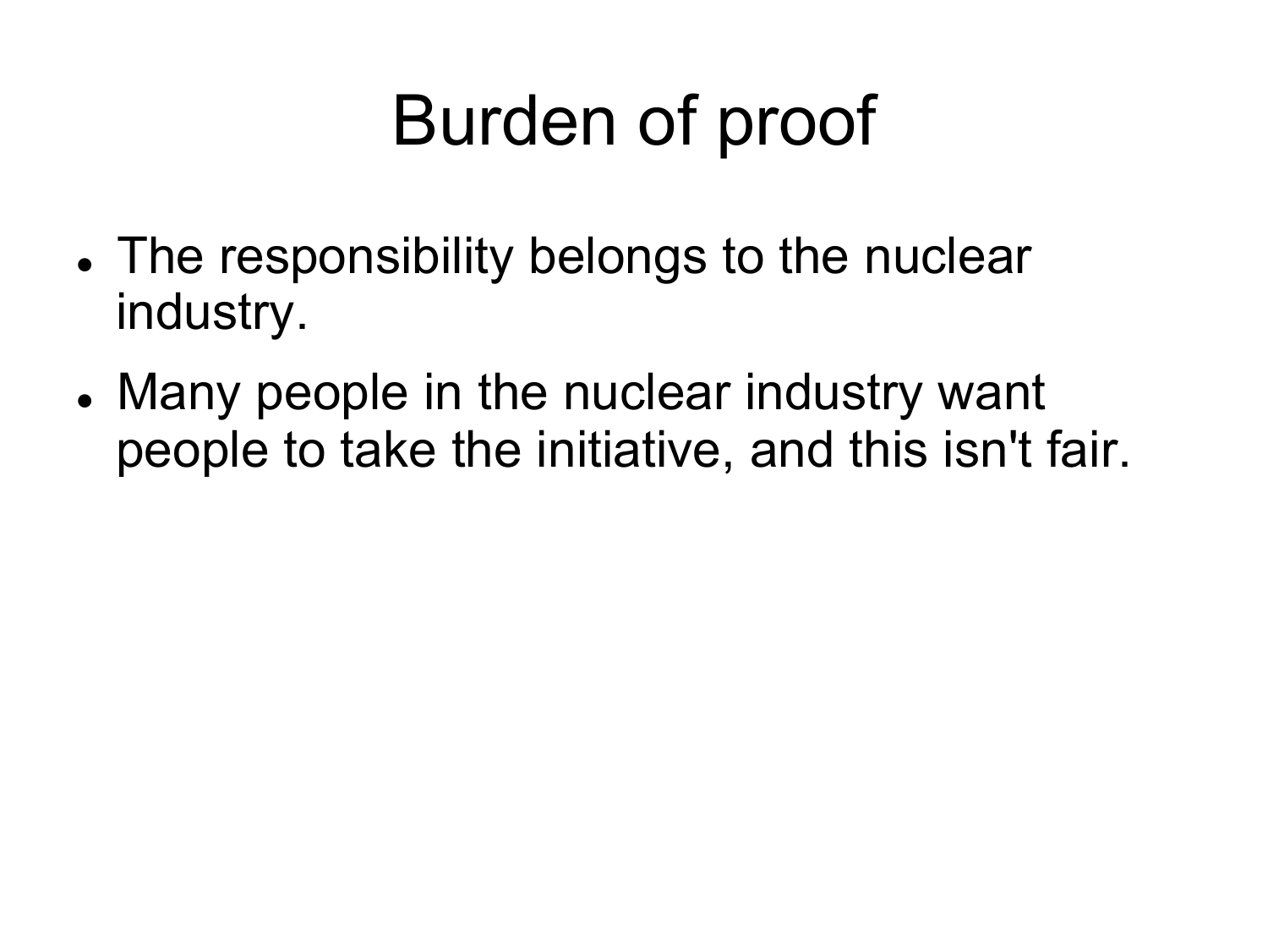# What's going on now isn't enough

- Websites are insufficient, even good ones.
- Commercials on TV are insufficient.

 Comfort comes when they talk about the subject matter and build up relationships with people that they trust.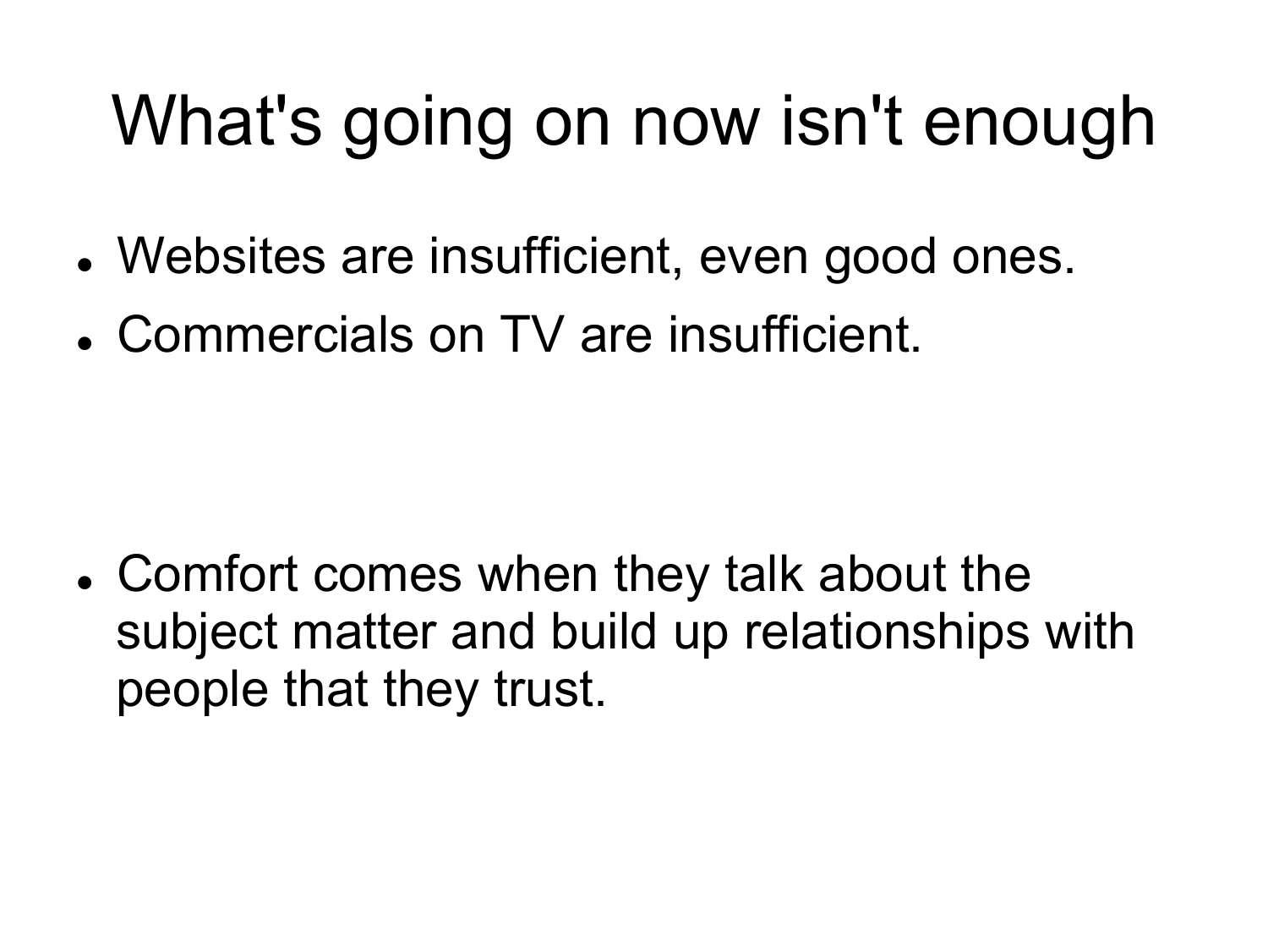#### The current state

- People don't trust the nuclear industry.
- The nuclear industry is unwilling to value public perception sufficiently.
- The anti-nuclear movement is more committed, presenting information better and is winning.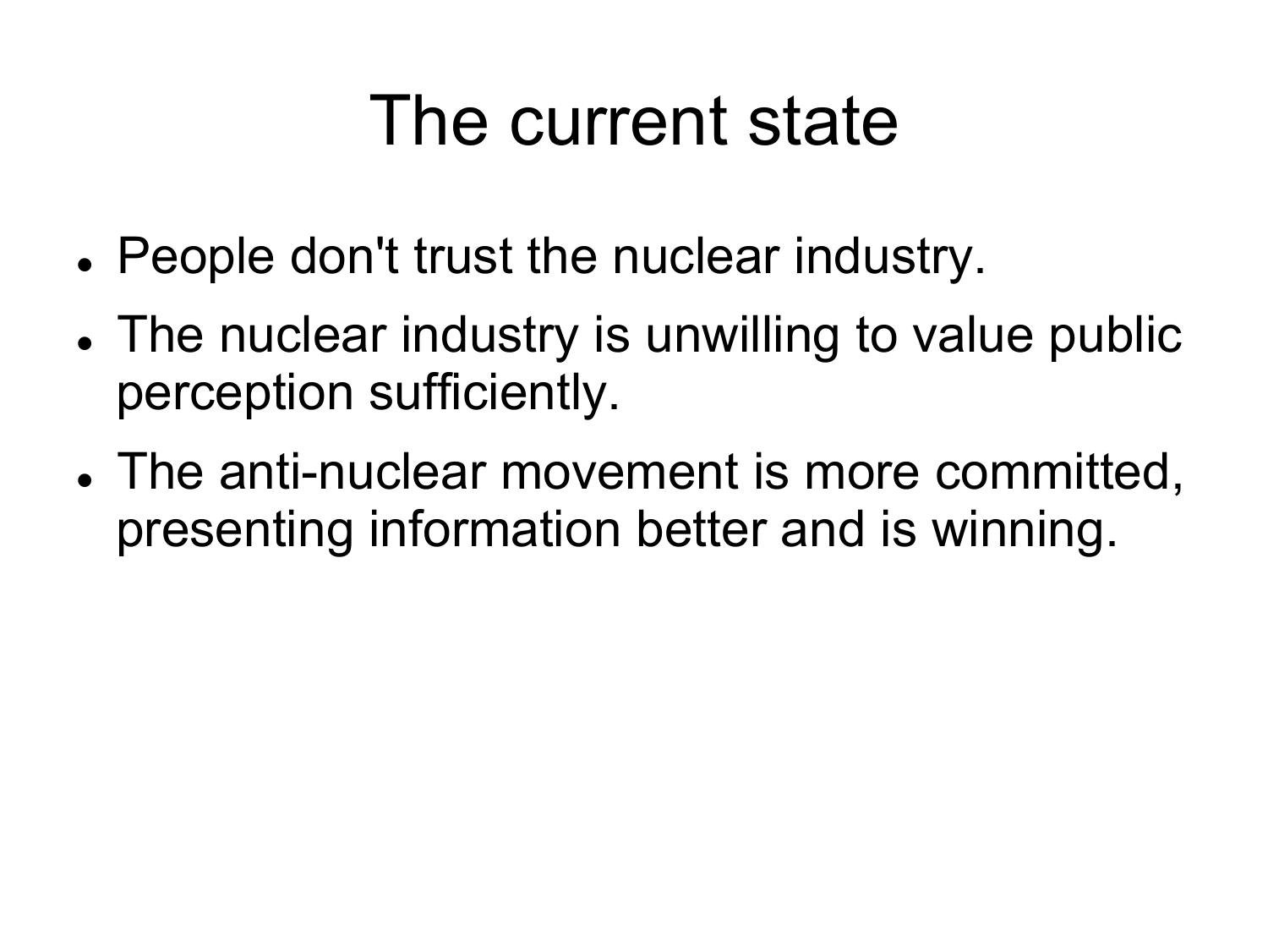#### The current state

- People don't trust the nuclear industry.
- The nuclear industry is unwilling to value public perception sufficiently.
- The anti-nuclear movement is more committed, presenting information better and is winning.

If the nuclear industry doesn't change what it's doing The anti-nuclear movement will continue to gain more trust And a stronger following.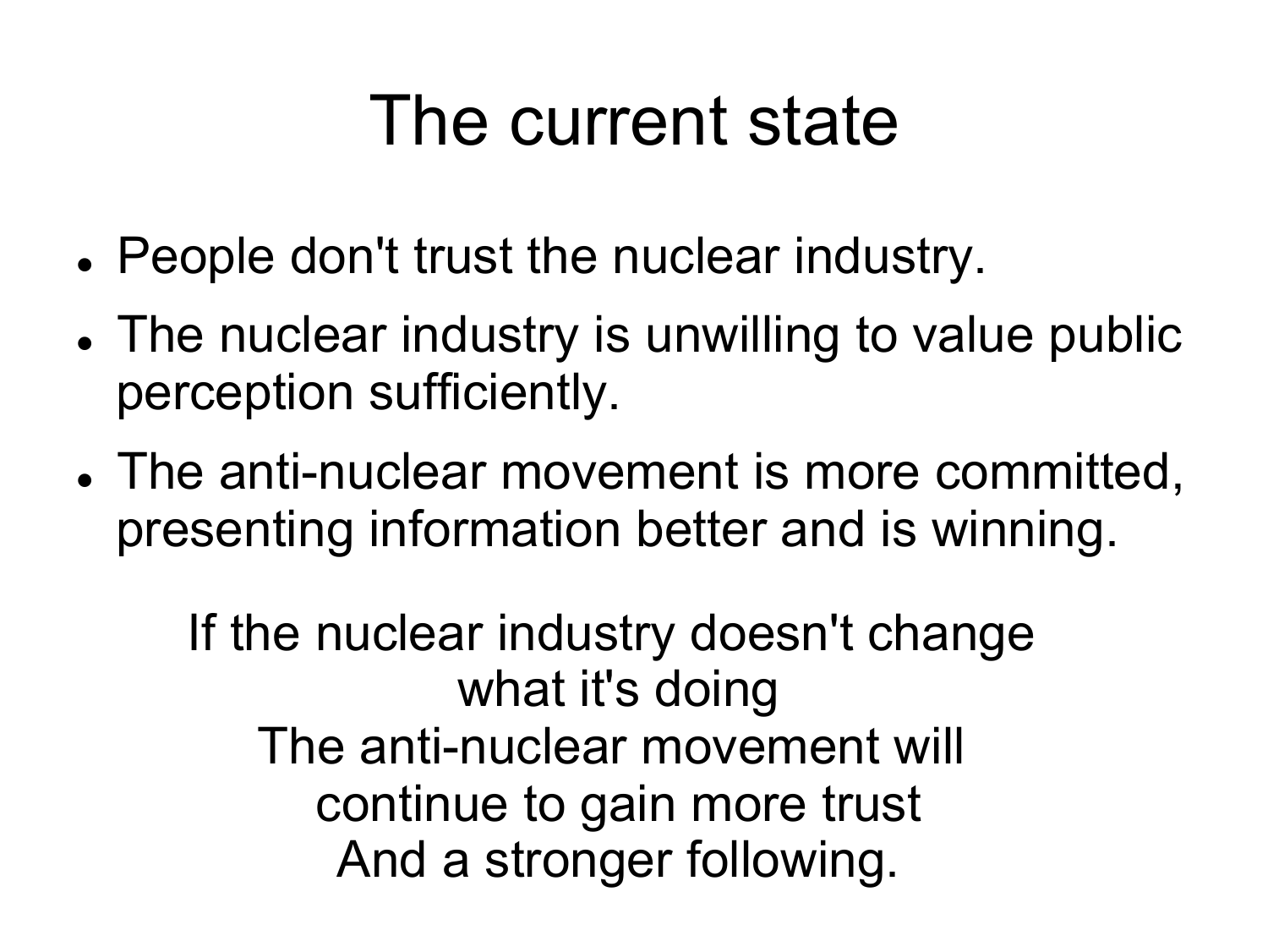## But wait, we explain things clearly!

- We have websites and people going around and talking about nuclear power.
- But, what does it look like to an outsider?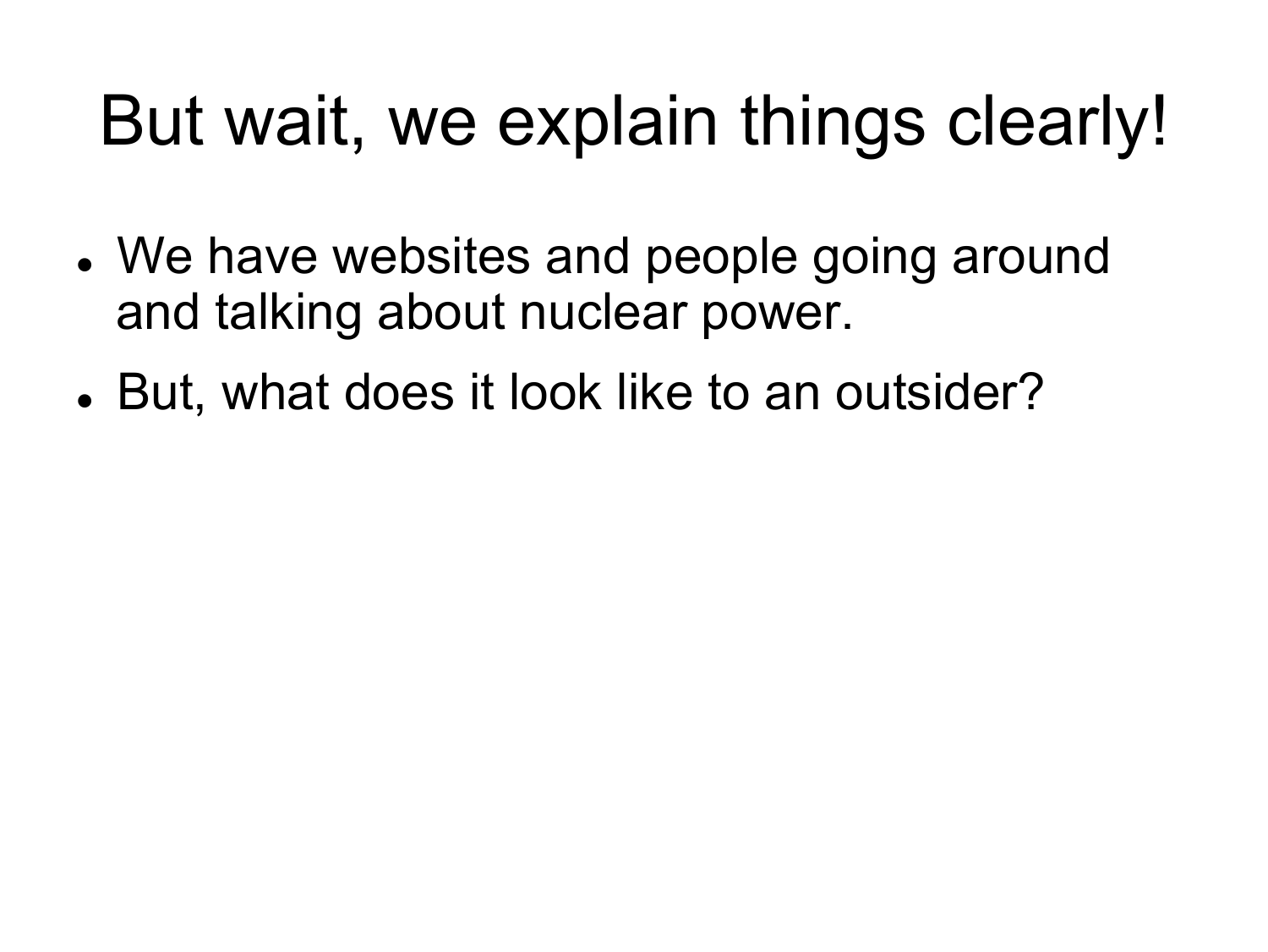## The Montillation of Traxoline

It is very important that you learn about traxoline. Ceristannians process large amounts of fevon and then bracter it to quasel traxoline. Traxoline may become one of our most important senaus in the future because of our depletion of geological repositories of zionter leeles.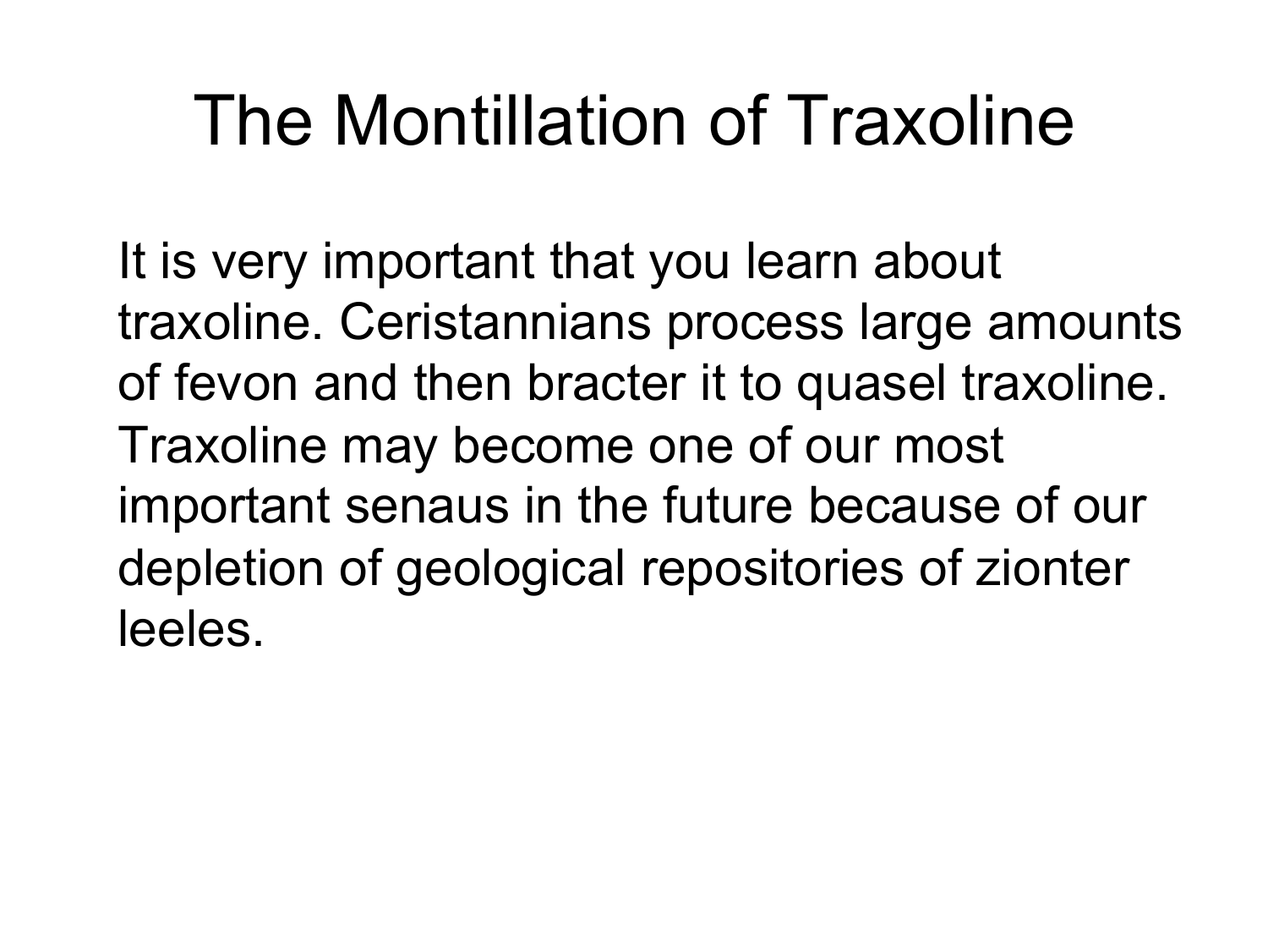## The Montillation of Traxoline

 It is very important that you learn about traxoline. Ceristannians process large amounts of fevon and then bracter it to quasel traxoline. Traxoline may become one of our most important senaus in the future because of our depletion of geological repositories of zionter leeles.

## 1. How is traxoline quaselled?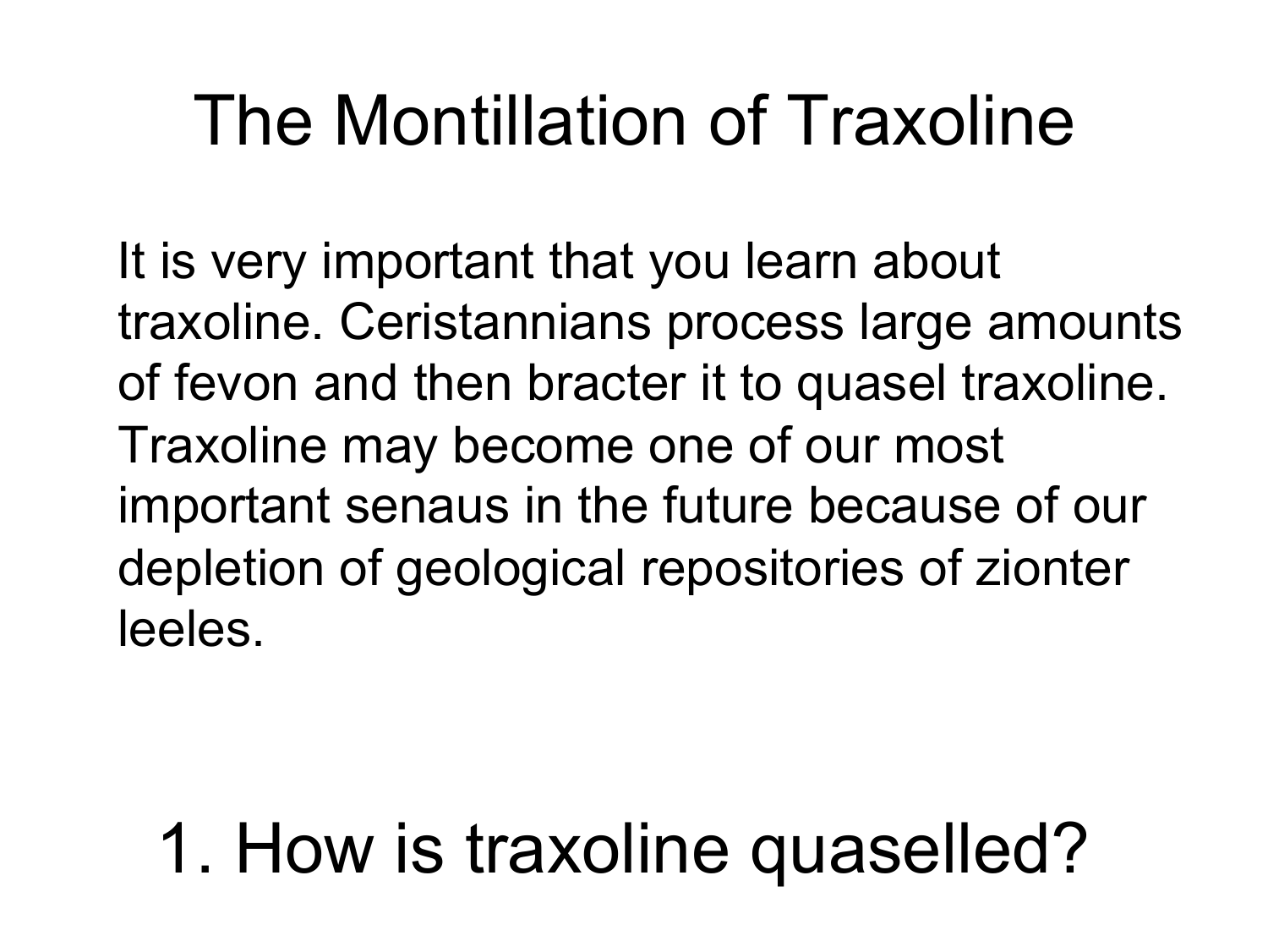## The Montillation of Traxoline

 It is very important that you learn about traxoline. Ceristannians process large amounts of fevon and then bracter it to quasel traxoline. Traxoline may become one of our most important senaus in the future because of our depletion of geological repositories of zionter leeles.

# 2. Why is traxoline important?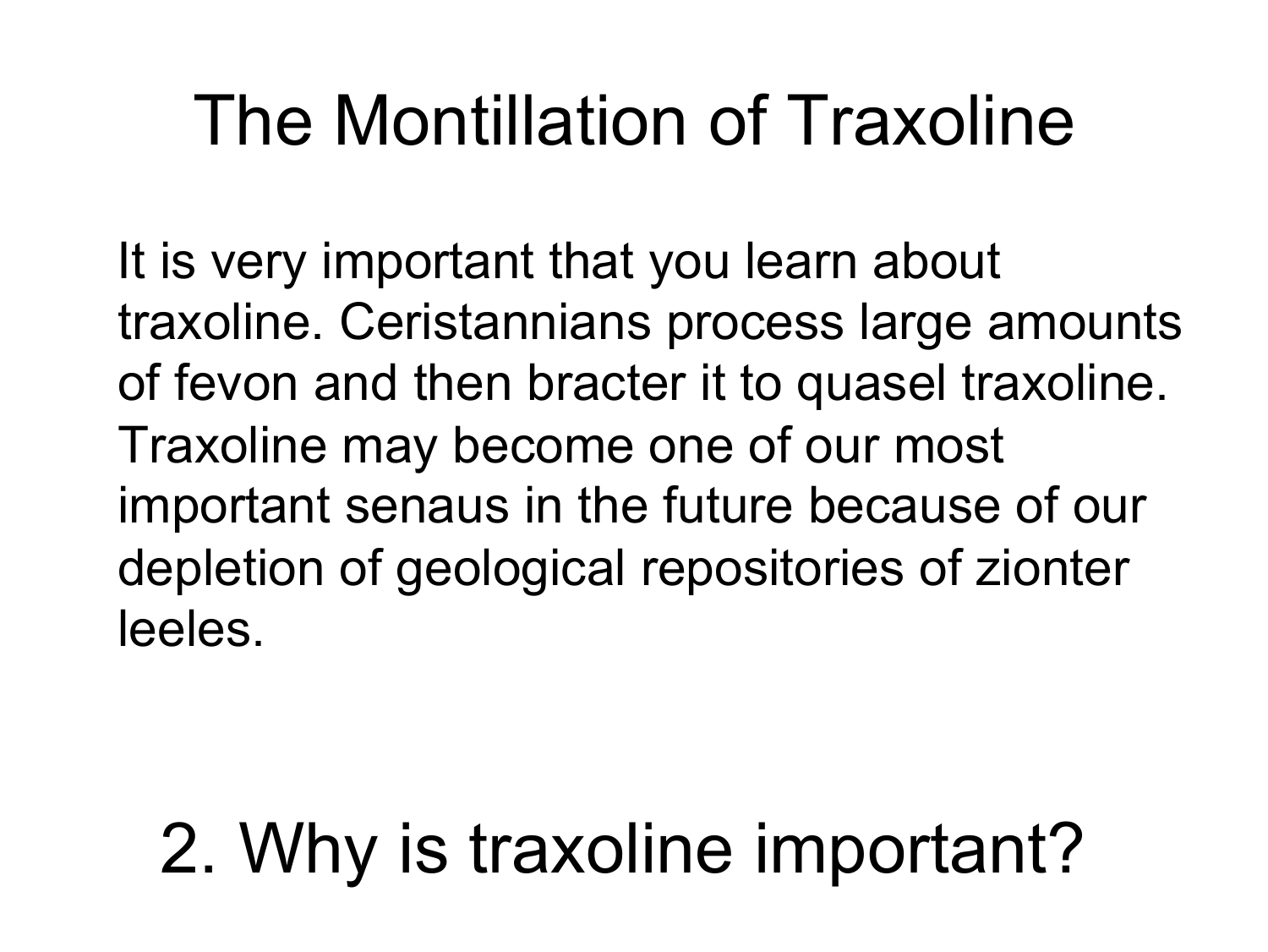# Frightening

• The most frightening thing is that you probably could answer those questions.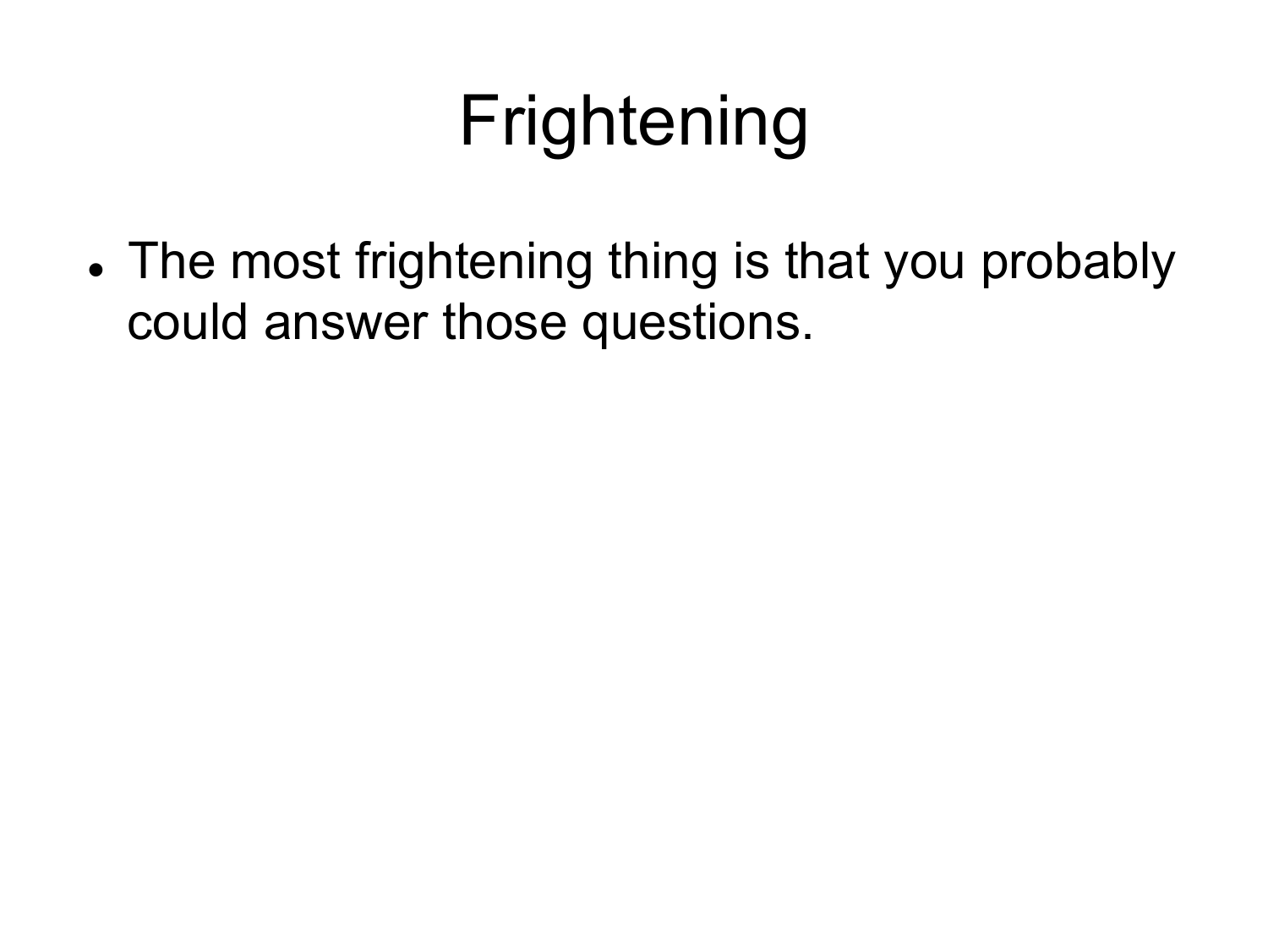#### So…

- Do you have any idea what Traxoline is?
- Do you care?
- Why am I wasting your time with this?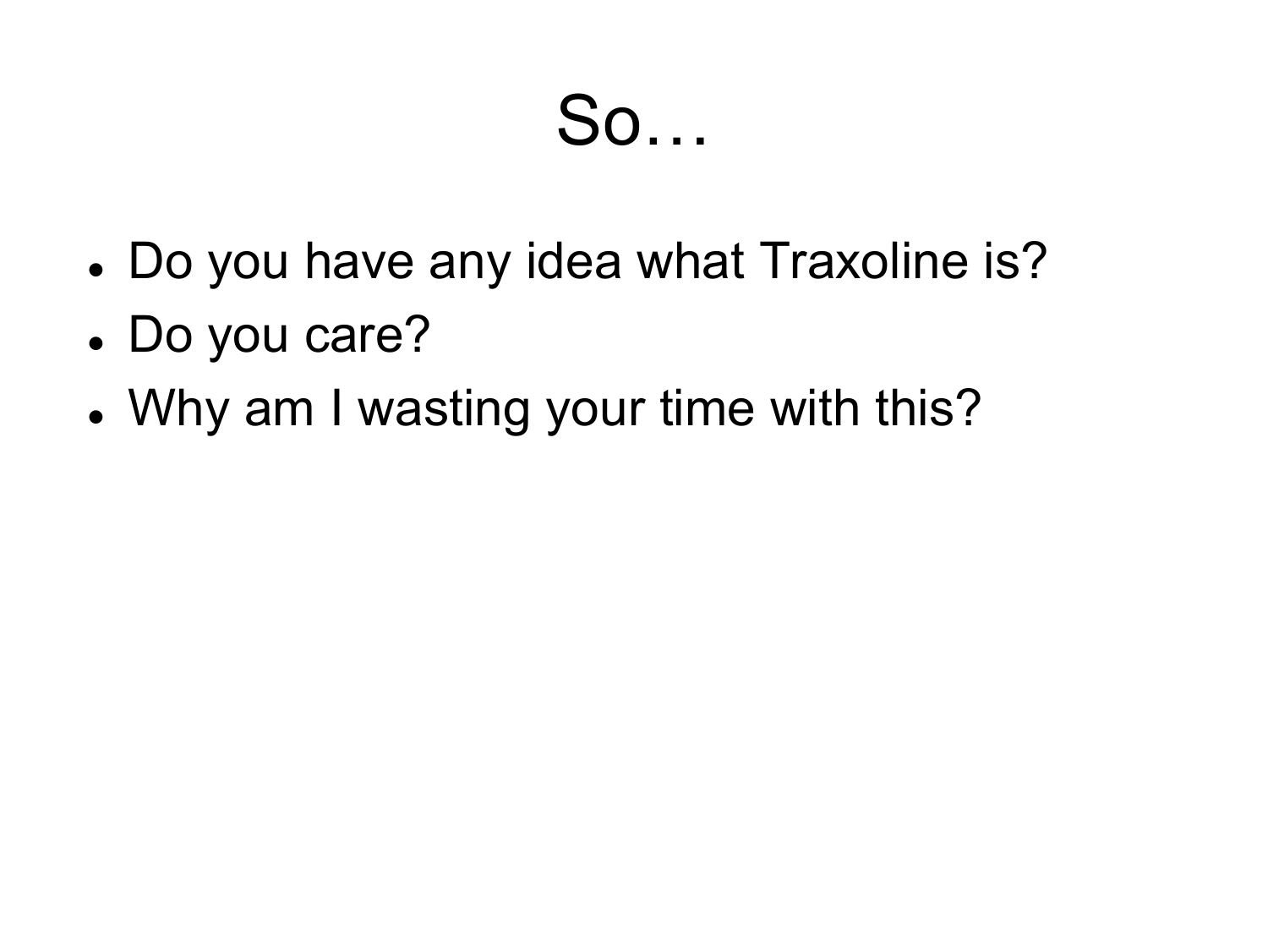## Is this clear to you?

It is very important that you learn about Uranium. Centrifuges process large amounts of Uranium Hexafloride and then isotopically separate it to enrich Uranium. Uranium may become one of our most significant power sources in the future because of our depletion of geological repositories of fossil fuels.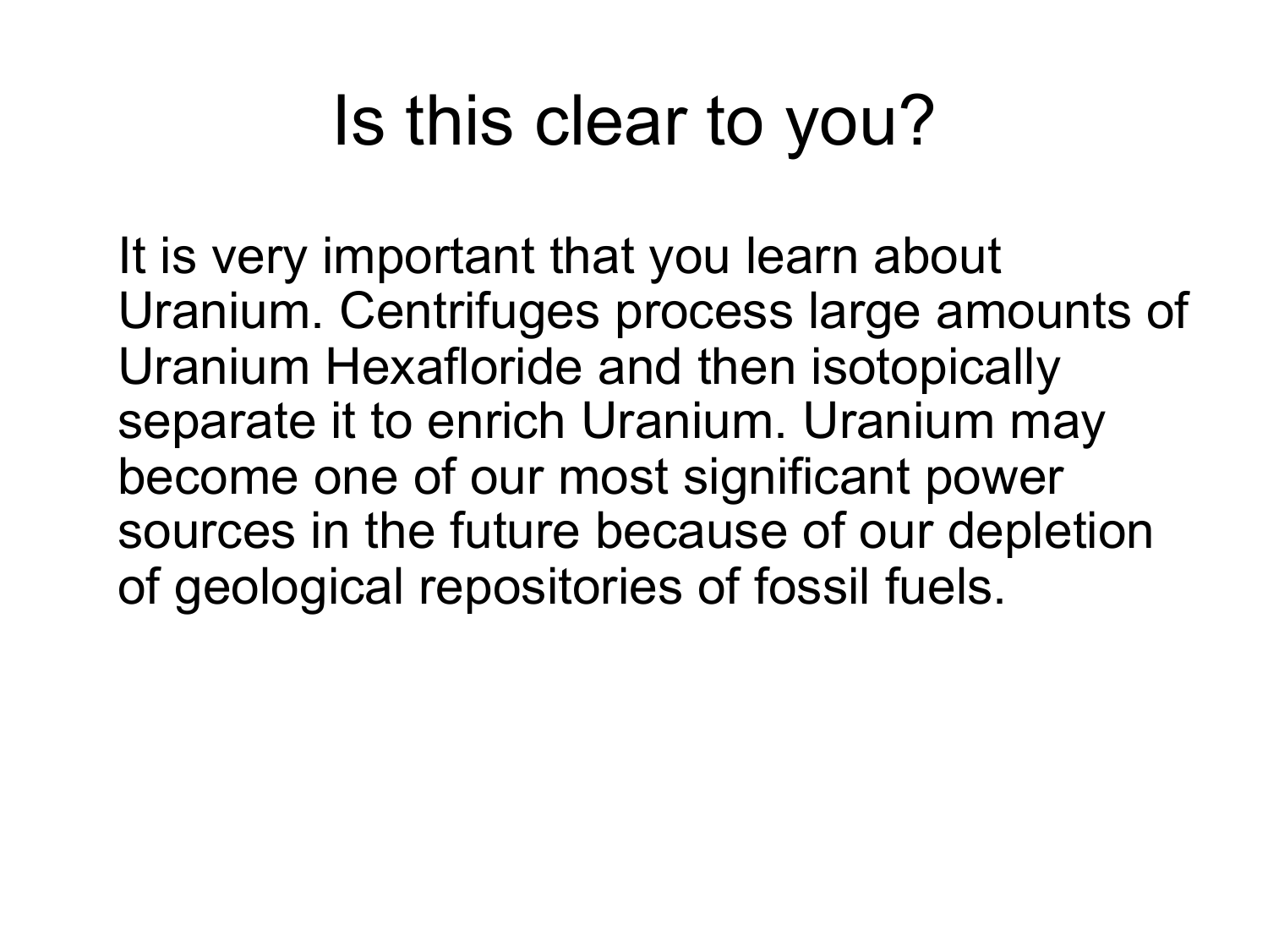## Public perception

- Reality isn't nearly as important for determining people's reality as their perception of reality.
- Giving them information that they don't think actively about will not change their mind, even if they can recite it back to you.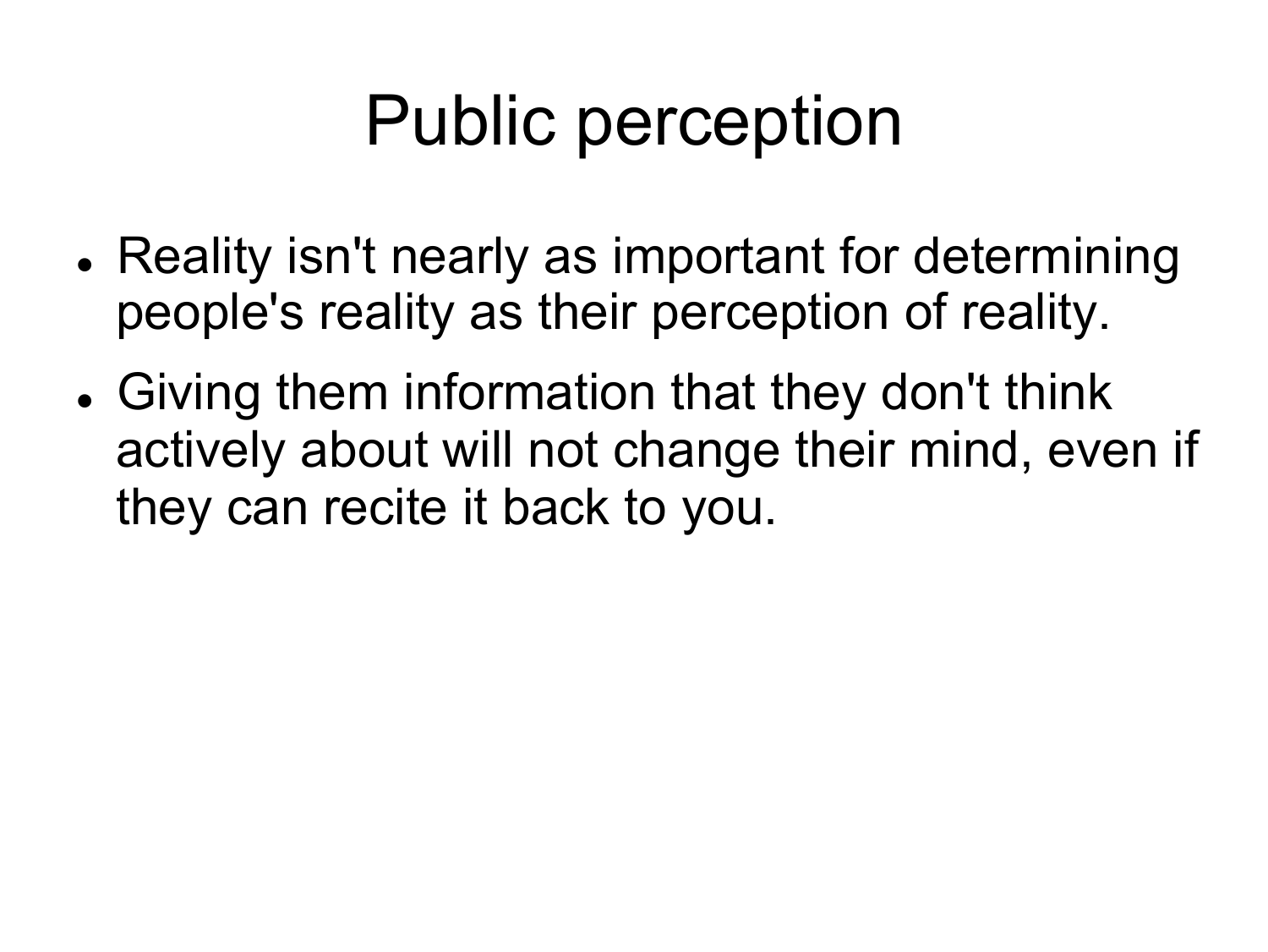## Long term plans

- Short term solutions like commercials will only provide short term results.
- Long term results require relationships built over time.
- This takes money, effort, energy, people and most of all more time!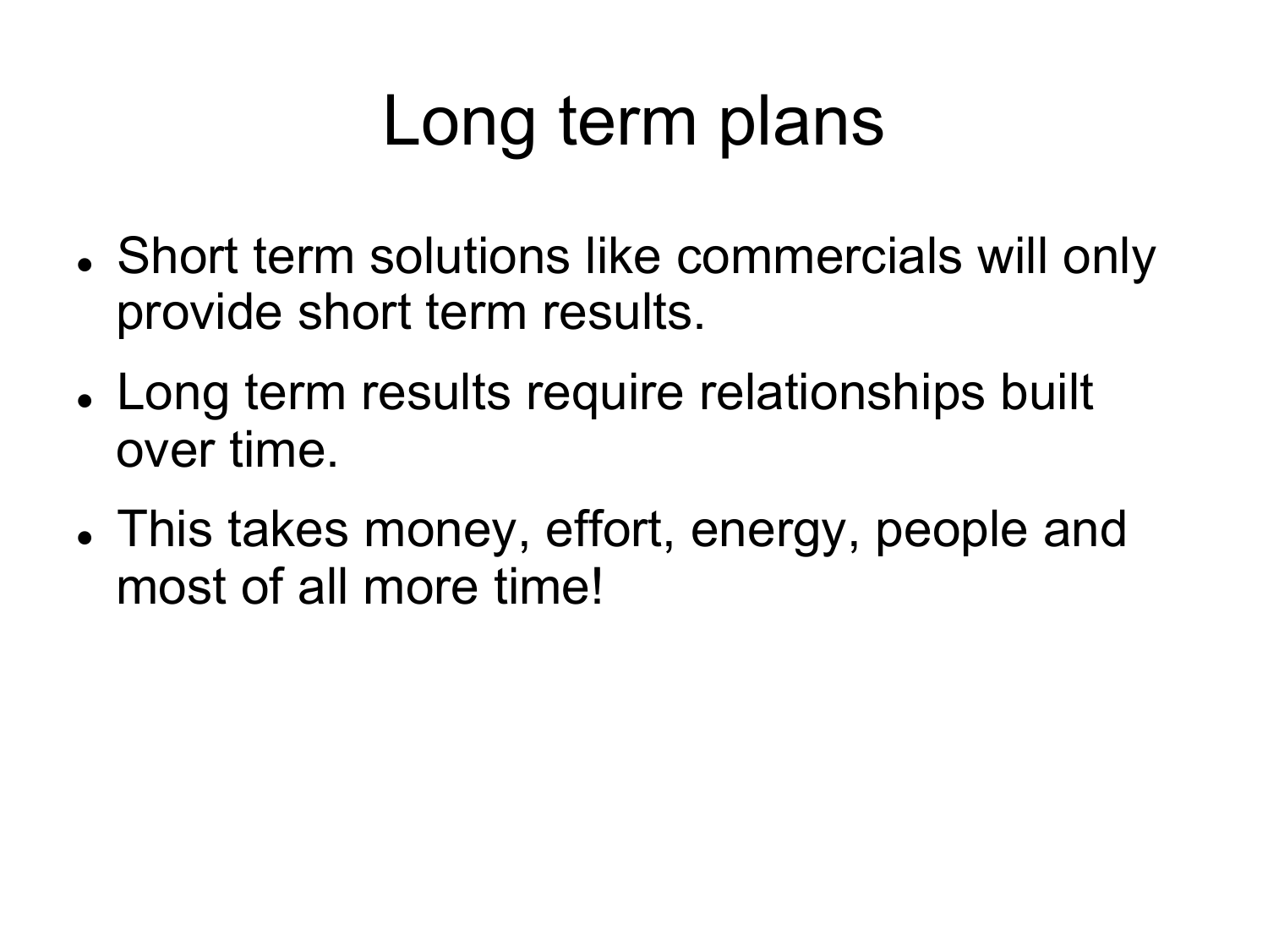#### People believe what they talk with their friends about

- There's a strange story about podiatry in Northern Ontario.
- A librarian learned that people seem to retain and believe information that they talk about with people that they like.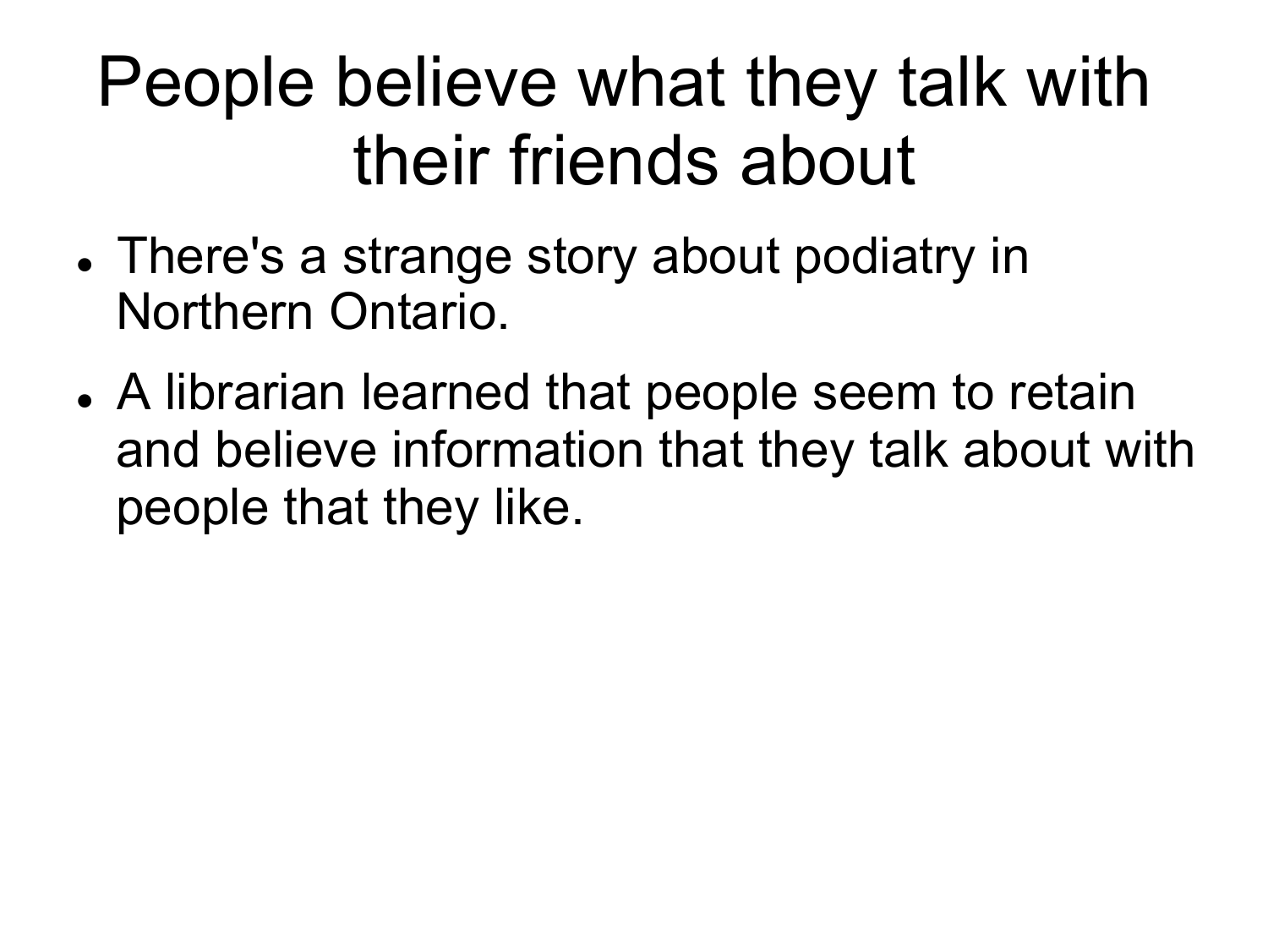#### Preconceived notions

 People don't change their preconceived notions simply by being told that the notions are wrong.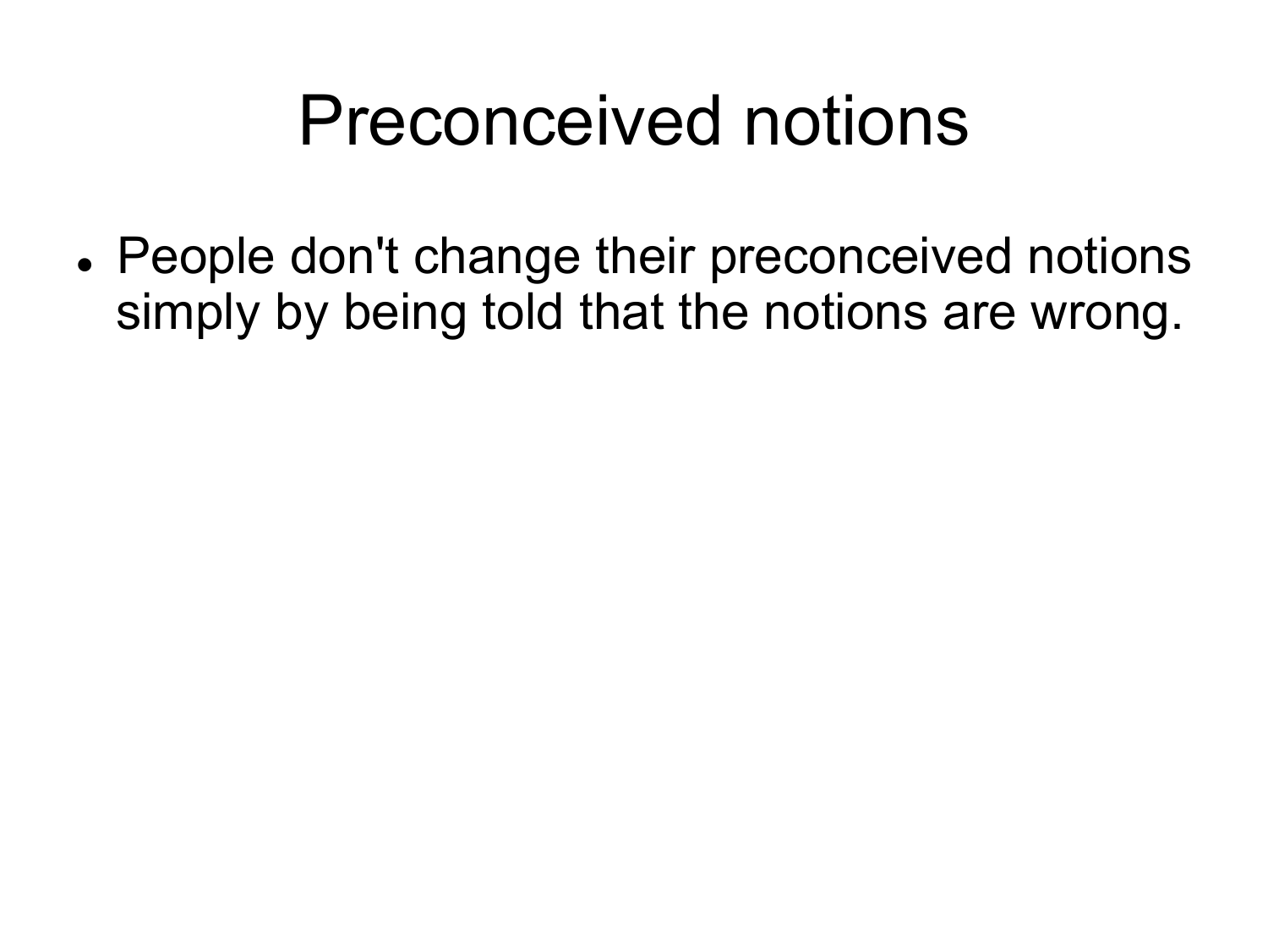# Politically unfeasible

- When people lose their focus on nuclear, especially trash talking about a particular political party or the stupidity of global warming, it hurts the cause.
- Many people don't want to support nuclear because it's supported by a particular political party. It needs to be made accessible.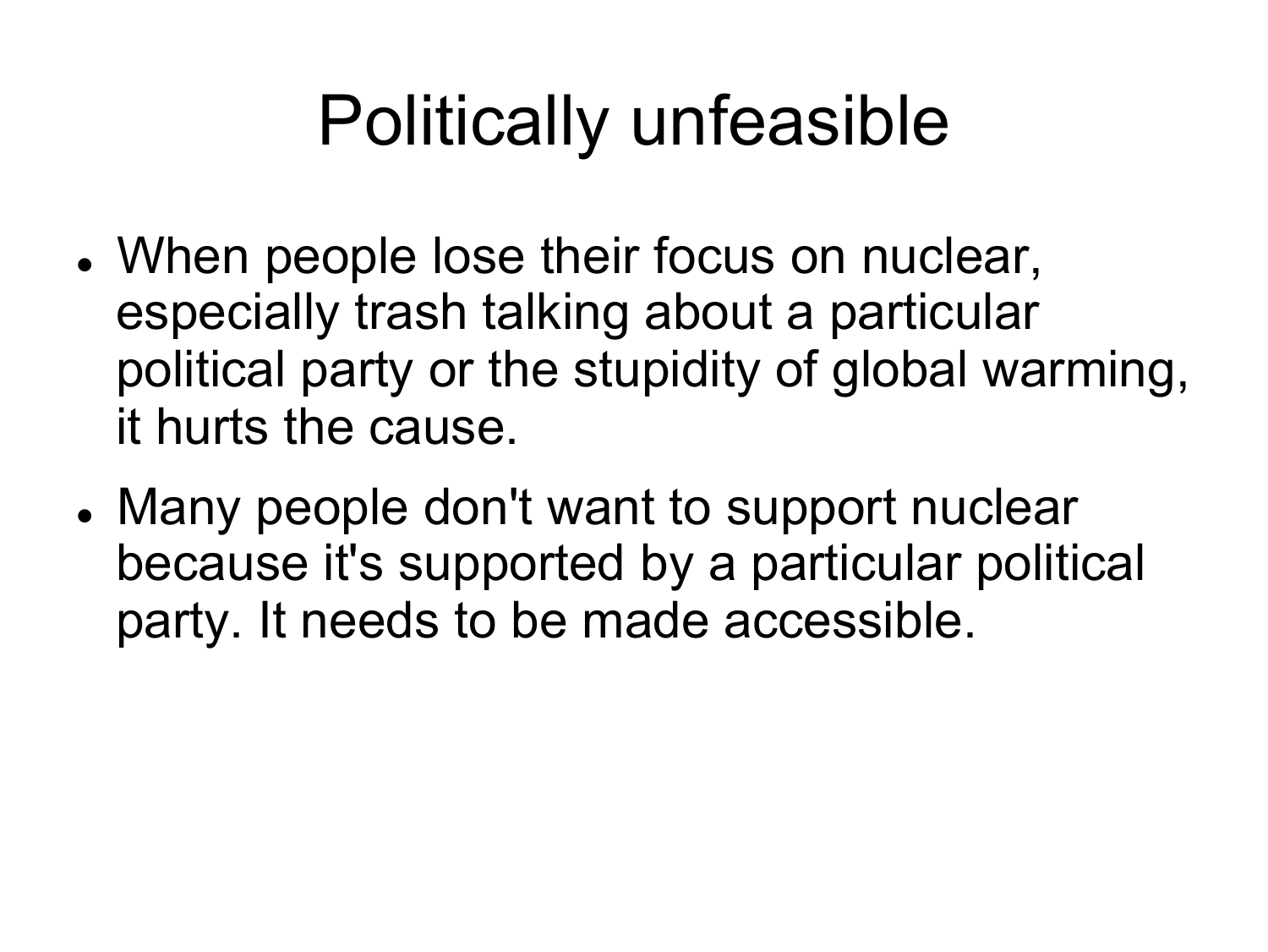#### Admit to mistakes and ignorance

- More intimacy will be formed when people cop to being wrong, and are clear and honest about it.
- Give a list of reasons why nuclear might not work and ask people what they would suggest. Admitting ignorance is a great way to show respect for your audience.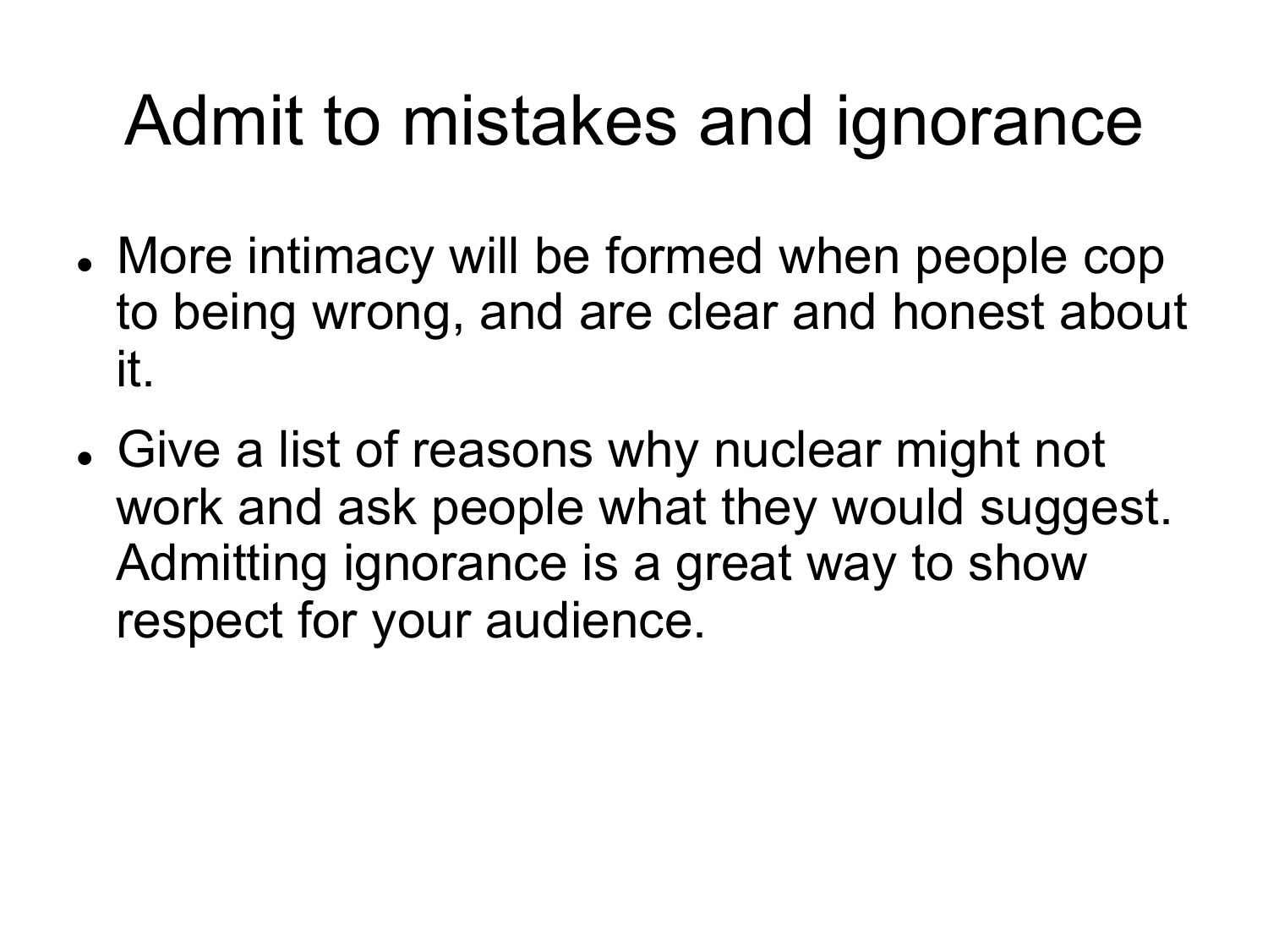#### Stop having debates, have conversations!

- People want to be listened to.
- The pro and anti nuclear debate doesn't leave room for people with genuine fears and concerns.
- Skeptics get classified with deniers. Give them the space and respect to be cautious and curious.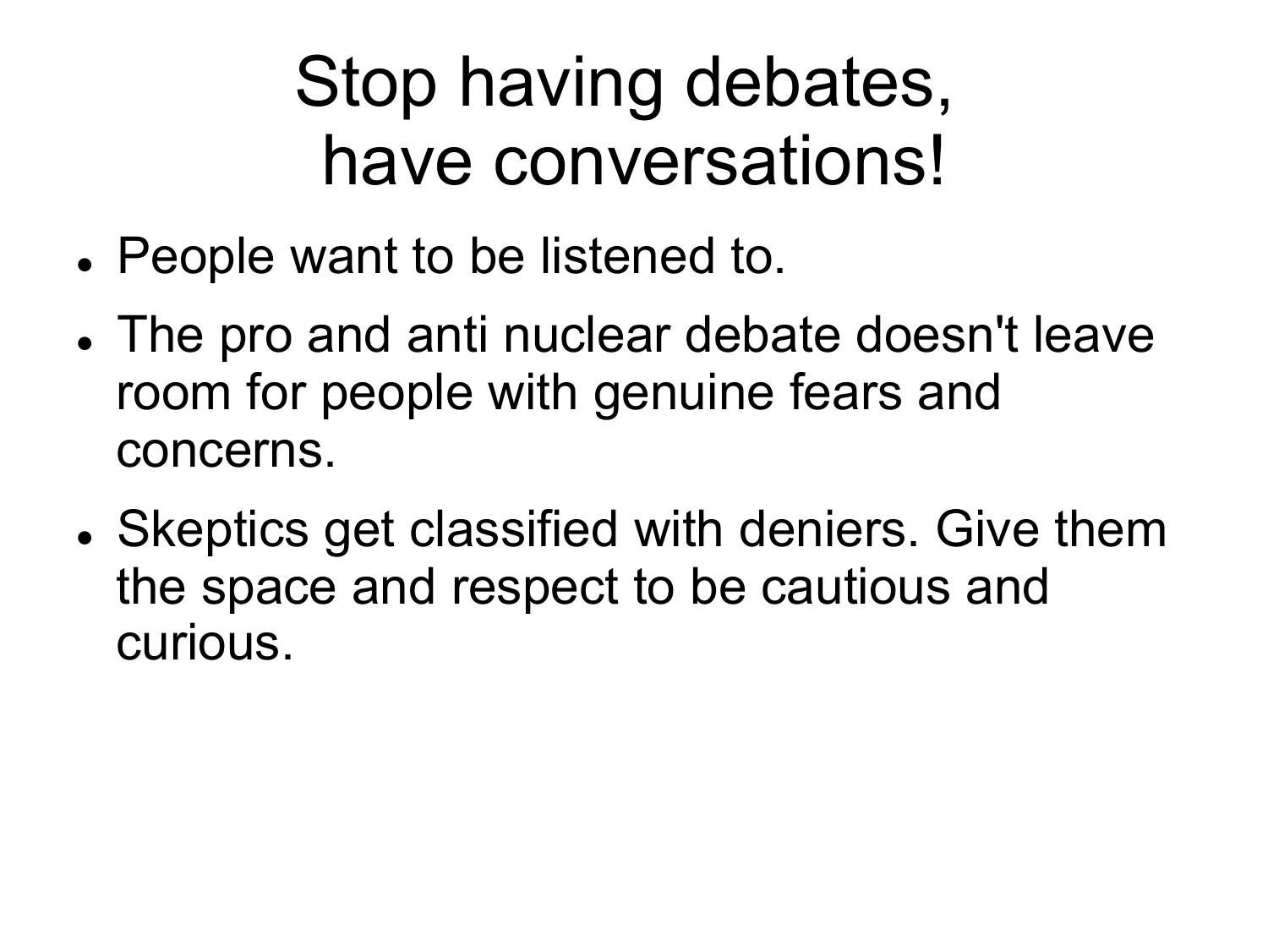## Old model

 A person knowledgeable about Traxoline gets up and talks about how it's montilated.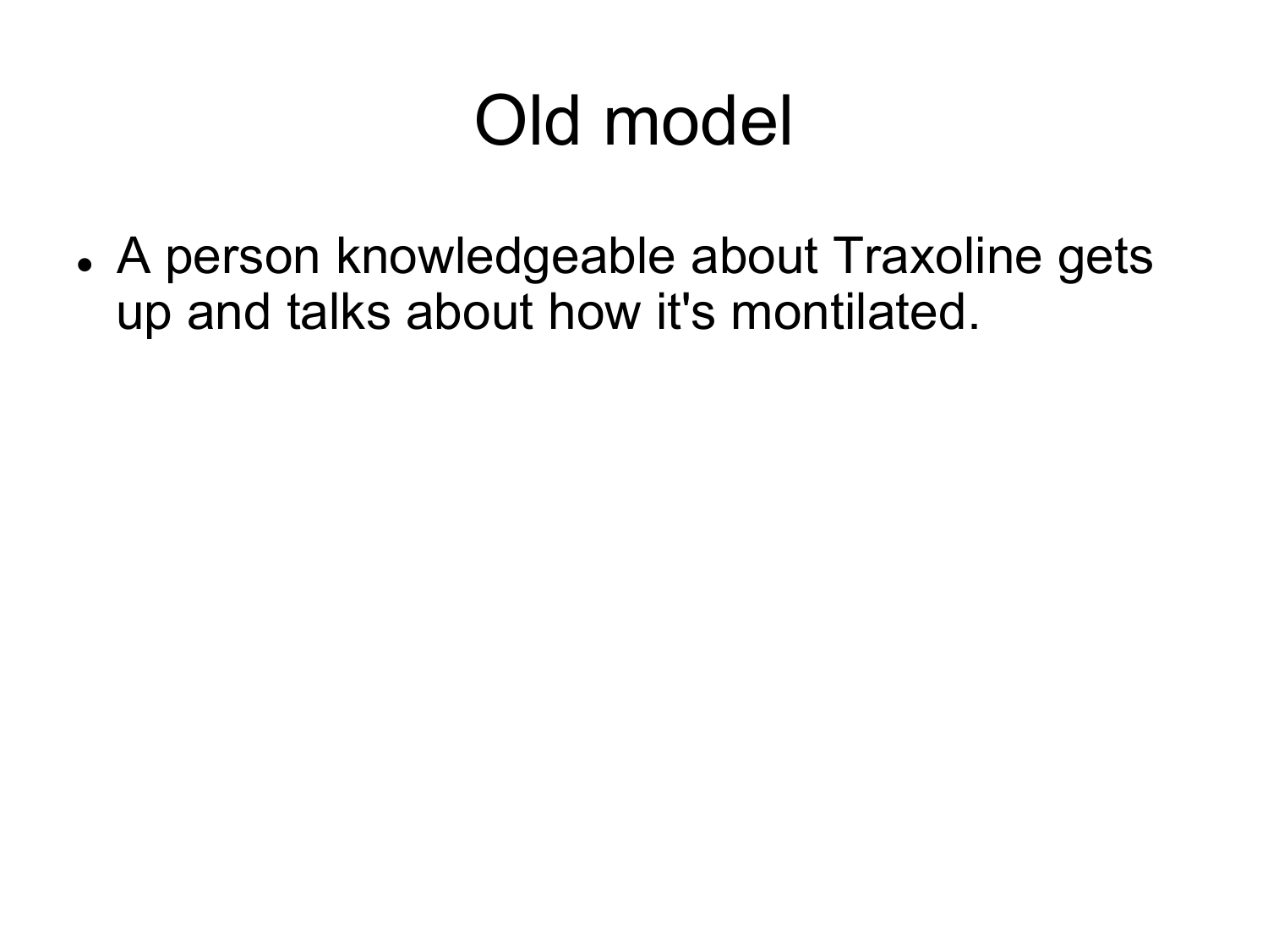#### Possible Model

- Someone in the nuclear industry says: "You know, I'm curious what you think about nuclear power. What are your concerns?"
- Then the knowledgeable person has to *listen* and respond appropriately!
- Ask them how to start conversations, it might encourage them to talk with other people.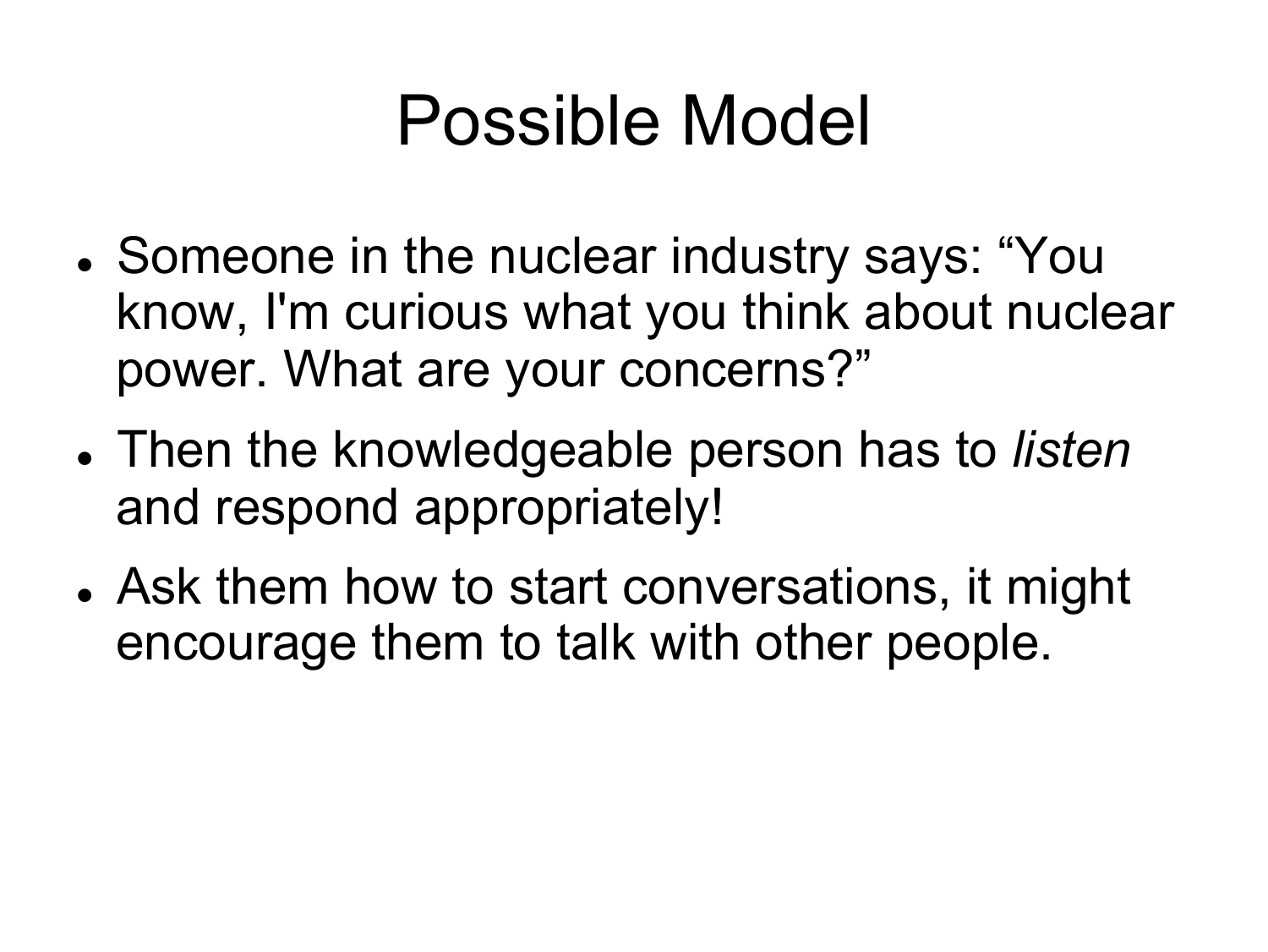#### The success of the nuclear renaissance

- This will only go forward if people outside the industry are having conversations.
- The industry will always be looked at by outsiders as biased.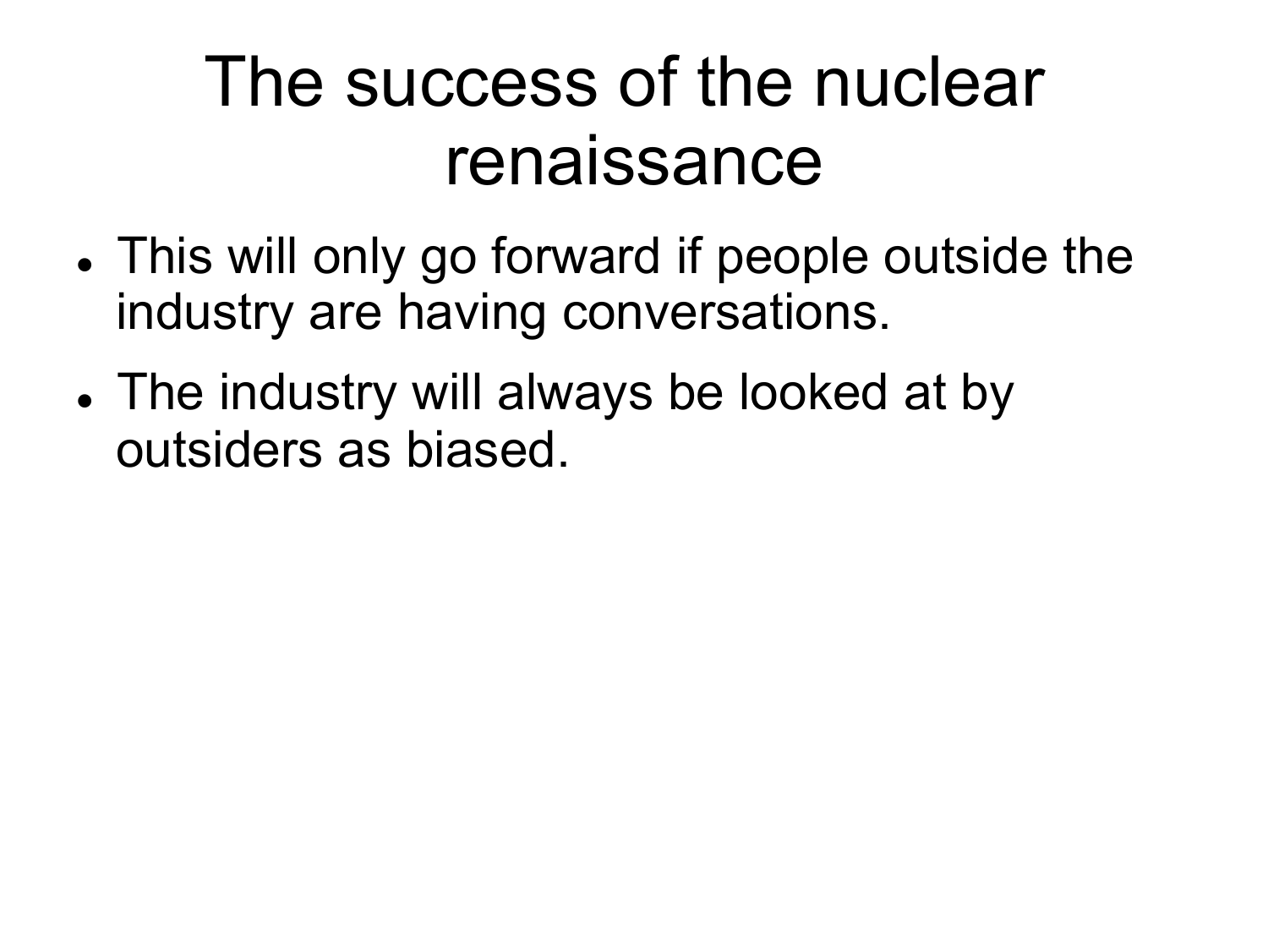## When at the ATA

• Spontaneously, without anyone knowing of my affiliation someone said: "That's as stupid as trusting the nuclear industry about nuclear power."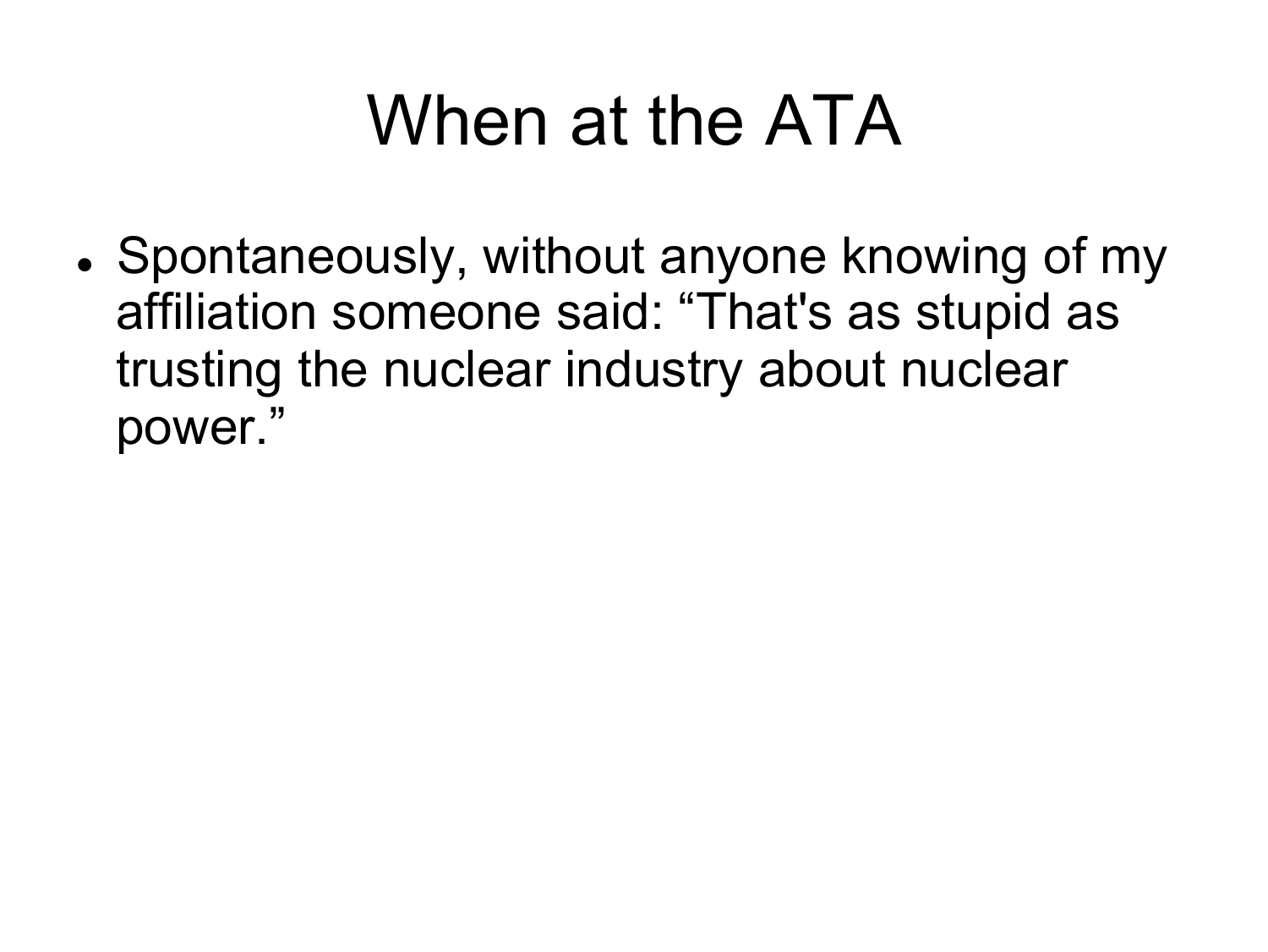## The audience isn't stupid, but knows less than you think they do

- Talking down to an audience alienates them.
- BUT! Most people don't understand:
	- The difference between energy and power
	- The difference between energy and electricity
	- What radiation is
	- Who to trust about nuclear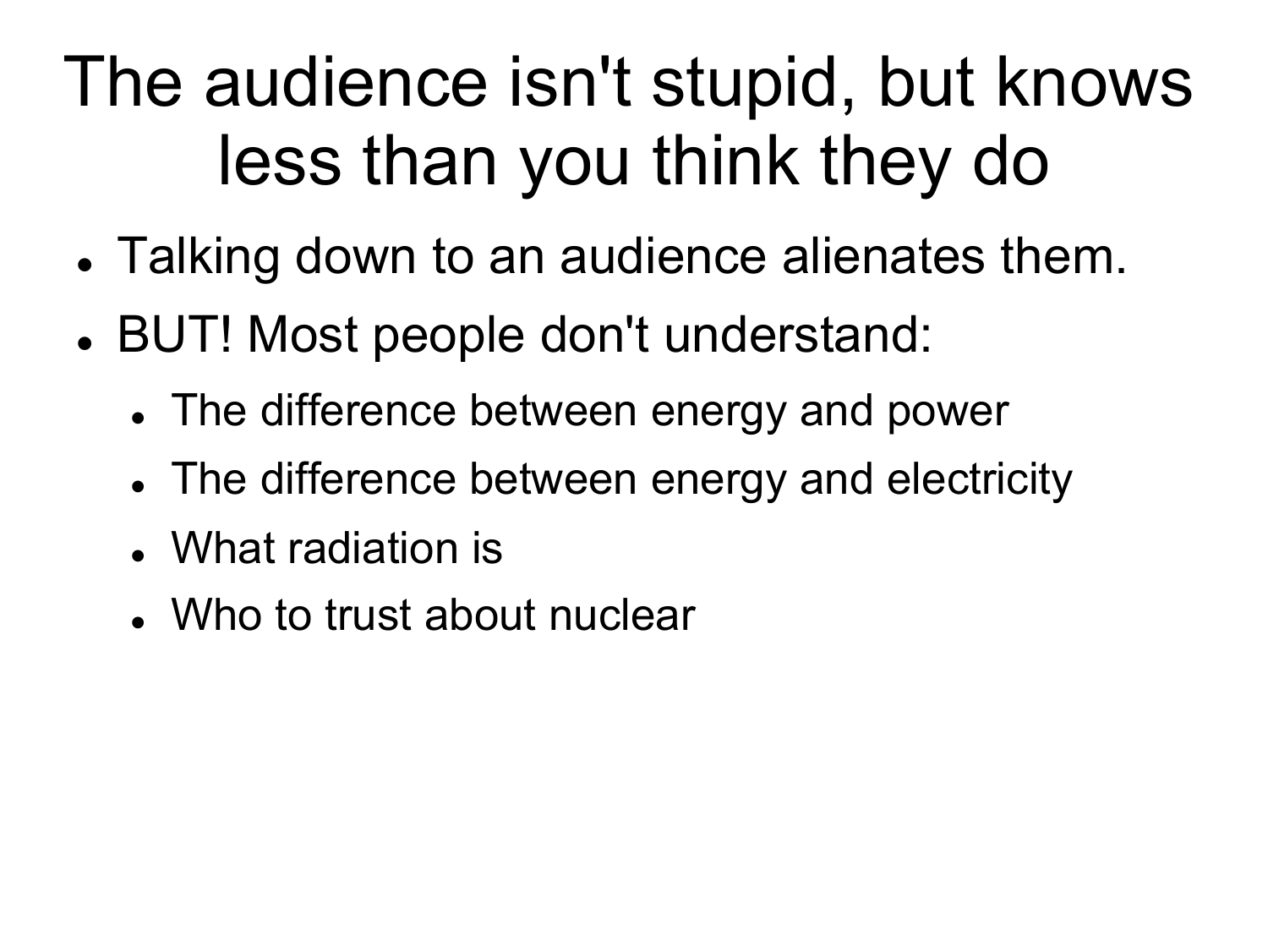#### Recommendations

- $\bullet$  Get  $\sim$  a dozen people on a CNS education committee
- Have them meet 2x a year, in person, once at NEO, once elsewhere (smaller group)
- Give them a budget of  $\sim$  \$20,000/year to work on projects.
- Include largely non-technical people
- Experts are often inflexible, frustrated and intimidating.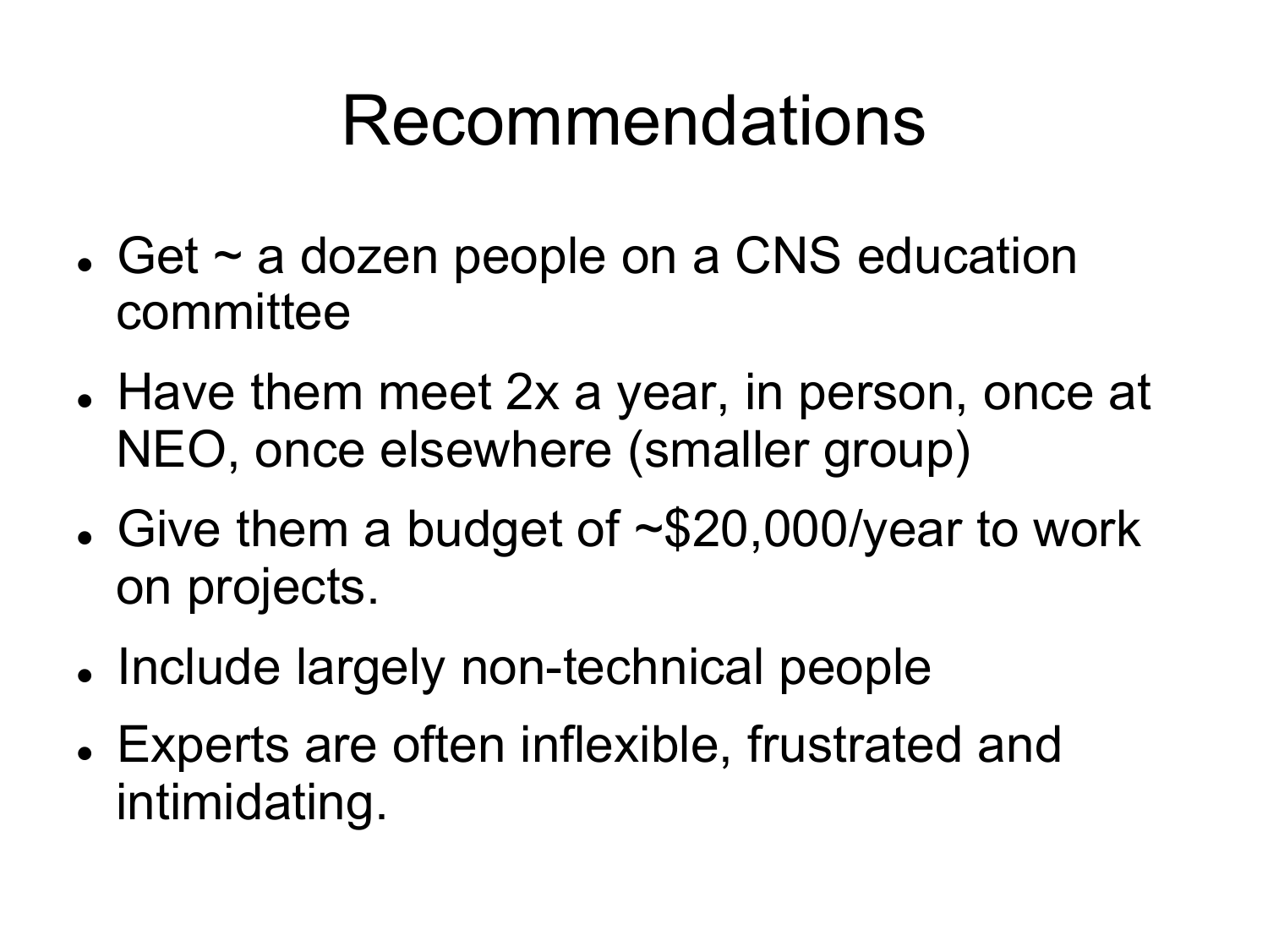#### Recommendation

- Hire communications people to look at what the anti-nuclear lobby is doing right.
- Do a survey to find out what people believe about nuclear power.
- Find out where most people get their information about nuclear power.
- Target other engineering and scientific societies first.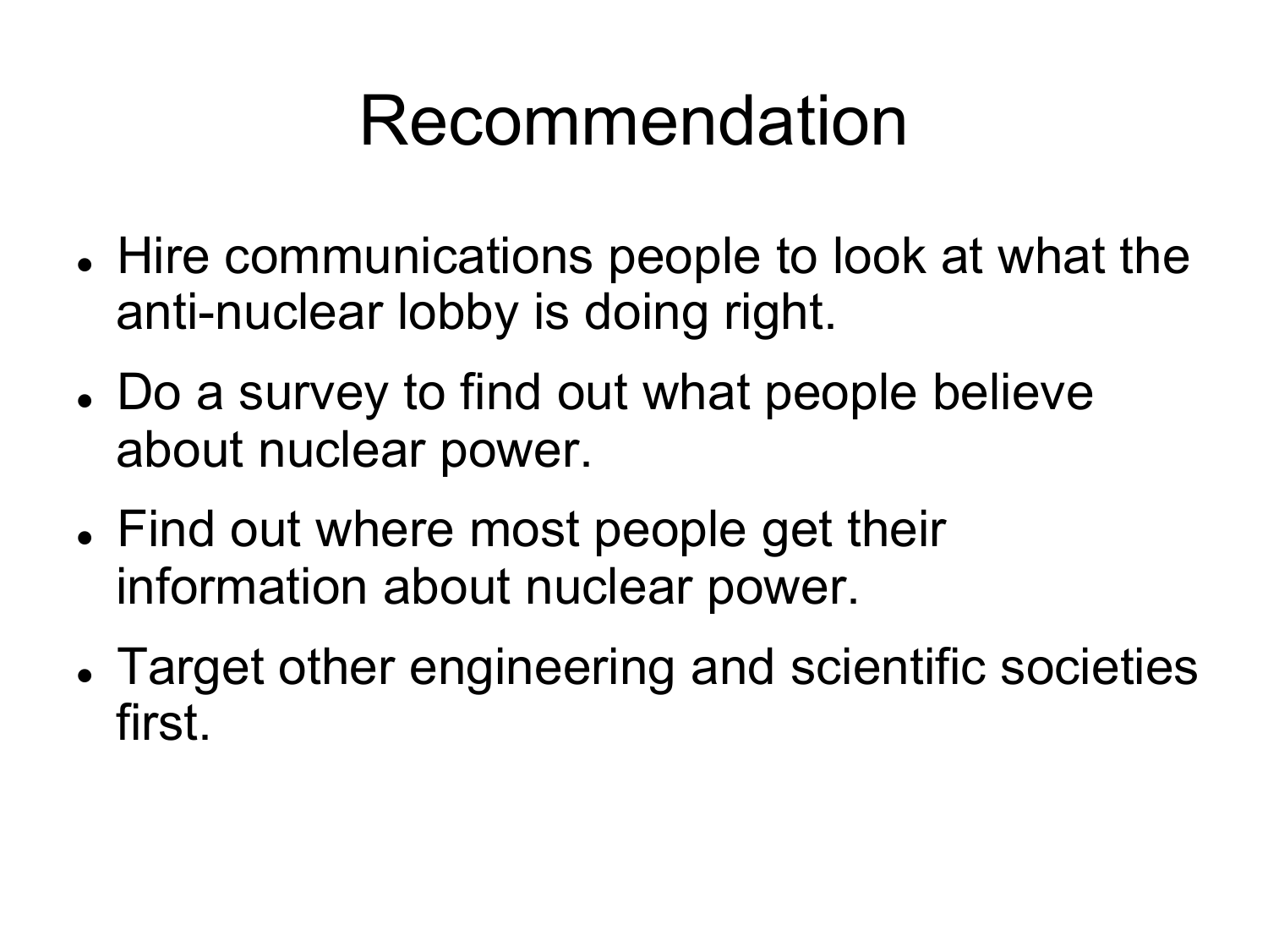# Young people

- Get student chapters of CNS going.
- Have them do outreach
- Students are more believable than engineers or scientists.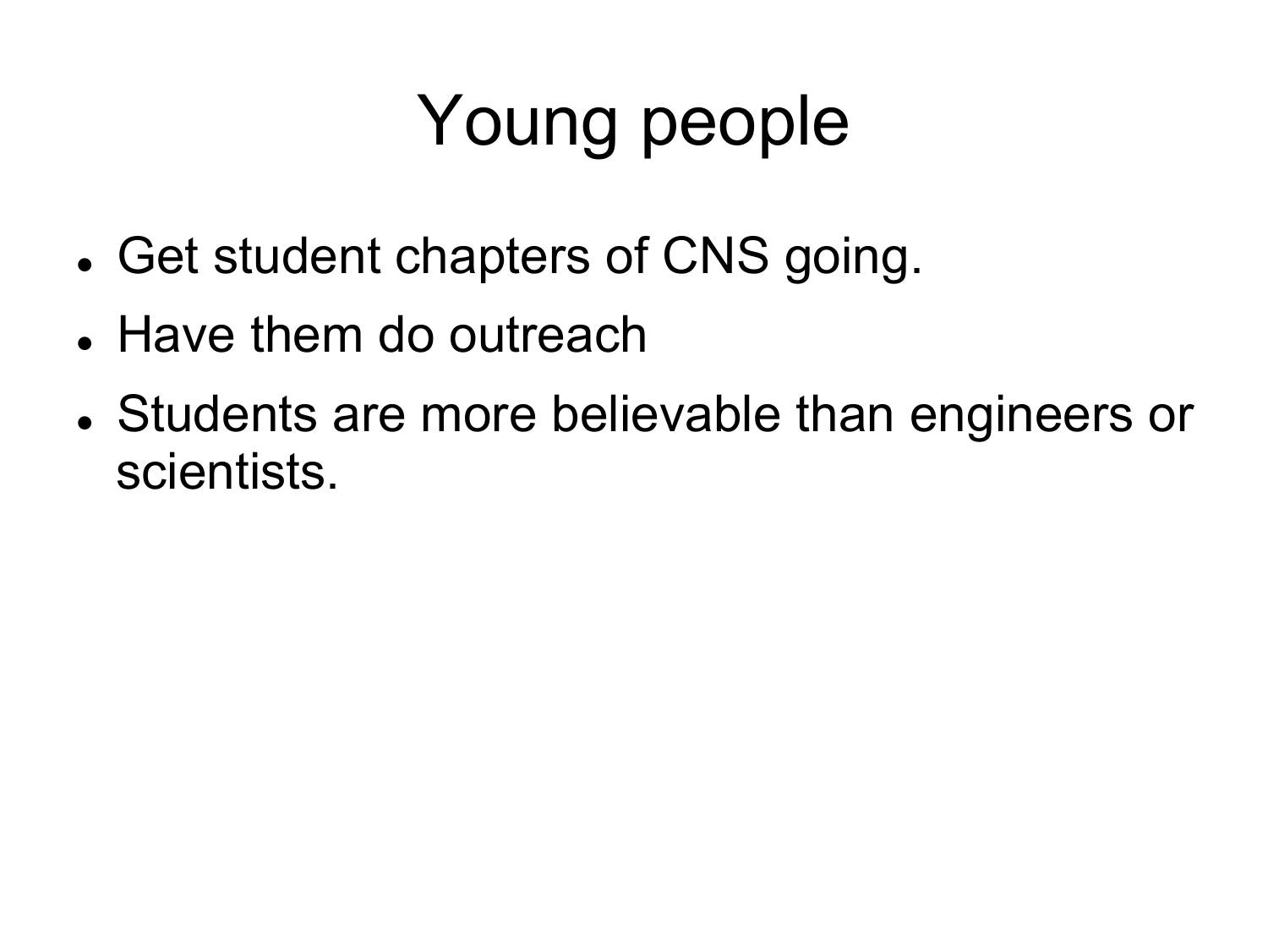# Target

- UNENE needs to start offering two courses for undergraduate levels:
	- Introduction to energy
	- Introduction to nuclear power
- This course should be made available online and on several campuses across Canada
- Aim at teachers, journalists, business students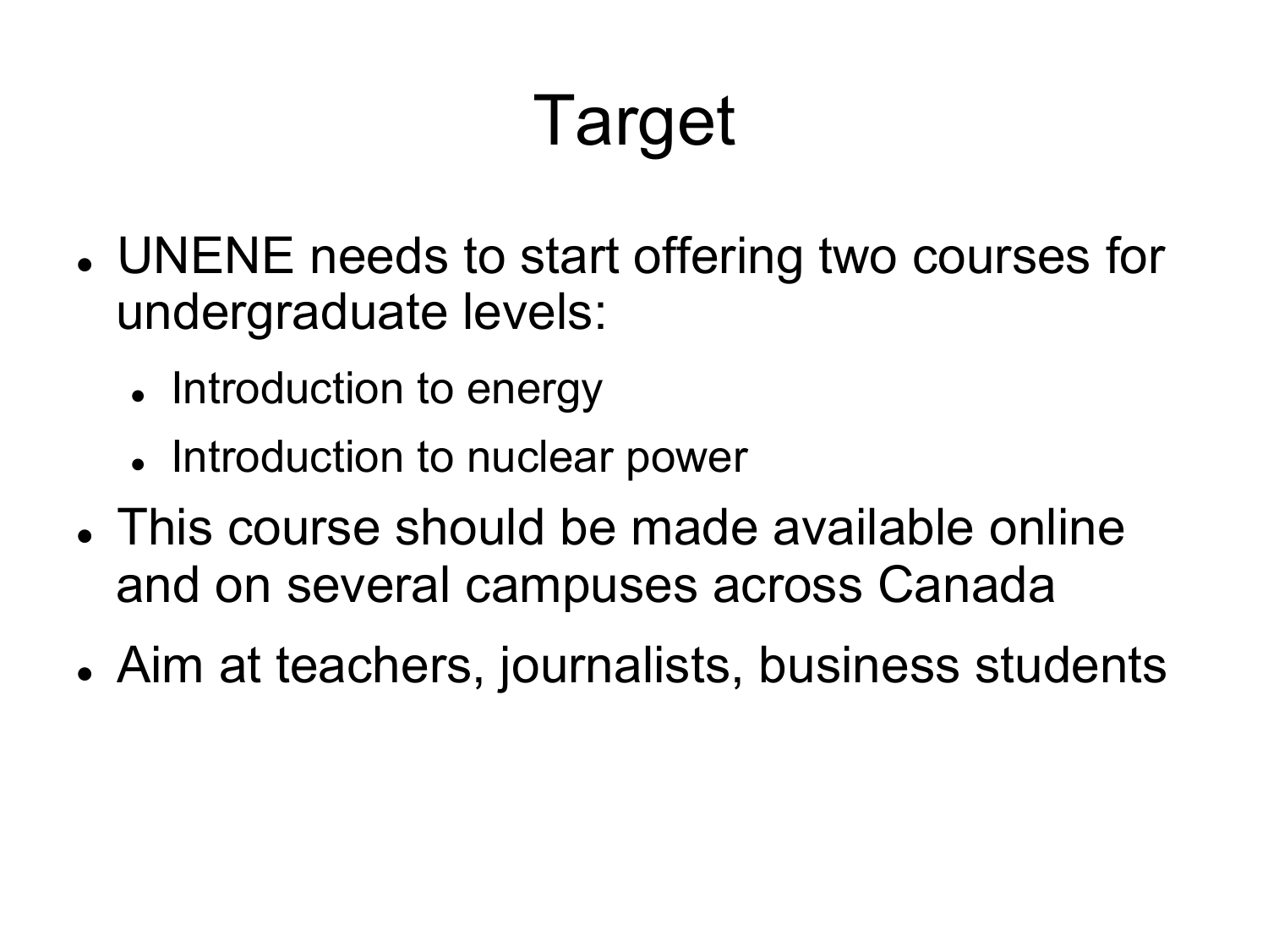## Communication

- Communication is like safety.
- It has to happen at every stage not just
	- When we feel like it
	- When we have extra money
	- When we're trying to build a new plant